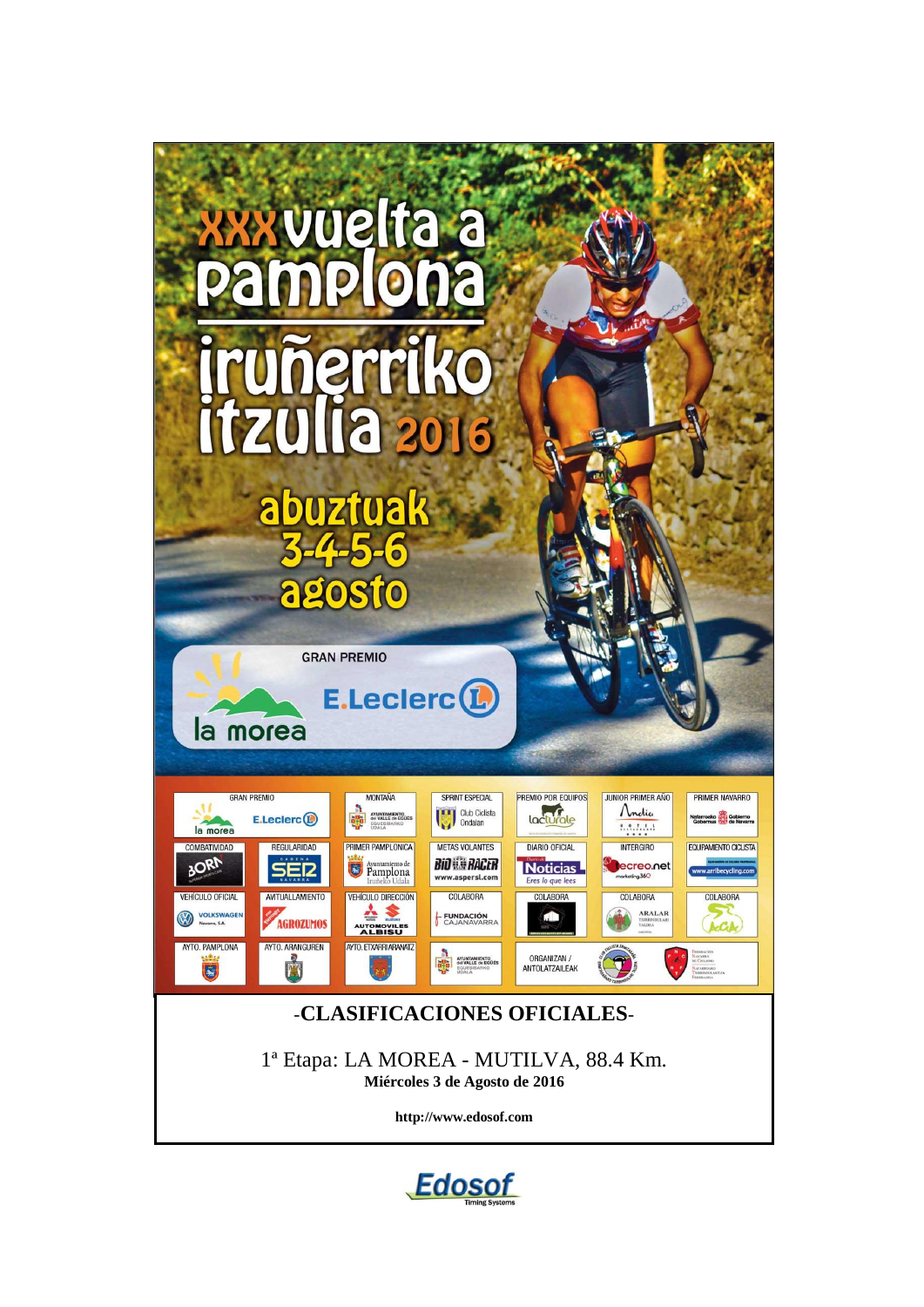#### **Organiza.: C.C. ERMITAGAÑA -RESUMEN CLASIFICACIONES 1ª-Etapa Fecha..: 03/08/16 LA MOREA - MUTILVA 88.4-Kms Media..: 40,329-K/h**

|              |     | <b>CLASIFICACION</b>           |            |              |          |              |     | <b>GENERAL INDIVIDUAL</b>      |            |              |                  |
|--------------|-----|--------------------------------|------------|--------------|----------|--------------|-----|--------------------------------|------------|--------------|------------------|
| $1^{\rm o}$  |     | 18 WILLIAMSON, Max             | <b>HMT</b> |              | 2:11:31  | $1^{\circ}$  |     | 18 WILLIAMSON, Max             | HMT        |              | 02:11:31         |
| $2^{\circ}$  | 122 | GARIKANO, Luis Mari            | ORI        | a            | 57       | $2^{\circ}$  |     | 122 GARIKANO, Luis Mari        | ORI        | $\rm{a}$     | 57               |
| $3^{\circ}$  | 80  | GIL, Sergio                    | COV        | a            | 57       | $3^{\circ}$  |     | 80 GIL, Sergio                 | COV        | $\rm{a}$     | 57               |
| $4^{\circ}$  | 45  | VULCAN, Denis M.               | ESE        | a            | 57       | $4^{\circ}$  |     | 45 VULCAN, Denis M.            | ESE        | $\rm{a}$     | 57               |
| $5^{\rm o}$  |     | 86 GIJON, David                | MOL        | $\mathbf a$  | 57       | $5^{\circ}$  |     | 86 GIJON, David                | <b>MOL</b> | $\rm{a}$     | 57               |
| $6^{\rm o}$  | 147 | AZPARREN, Xabier Mikel         | DON        | a            | 57       | $6^{\circ}$  |     | 112 ARAIZ, Sergio Nesto        | <b>GAL</b> | $\rm{a}$     | 57               |
| $7^{\circ}$  | 112 | ARAIZ, Sergio Nesto            | GAL        | a            | 57       | $7^{\circ}$  |     | 147 AZPARREN, Xabier Mikel     | <b>DON</b> | $\mathbf{a}$ | 01:17            |
| $8^{\circ}$  |     | 116 GRAVALOS, Arturo           | <b>ASE</b> | a            | 01:55    | $8^{\circ}$  |     | 116 GRAVALOS, Arturo           | ASE        | $\mathbf{a}$ | 01:55            |
| $9^{\circ}$  |     | 35 CURTO, Edgar                | <b>EST</b> | a            | 01:55    | $9^{\circ}$  |     | 35 CURTO, Edgar                | <b>EST</b> | $\mathbf{a}$ | 01:55            |
| $10^{\circ}$ | 186 | CASTEL, German                 | <b>ECO</b> | a            | 01:57    | $10^{\circ}$ |     | 186 CASTEL, German             | <b>ECO</b> | a            | 01:57            |
| $11^{\circ}$ | 117 | OTAOLA, Joseba                 | ASE        | a            | 01:57    | $11^{\circ}$ |     | 117 OTAOLA, Joseba             | <b>ASE</b> | a            | 01:57            |
| $12^{\circ}$ | 187 | <b>BAZAN, Oscar</b>            | <b>ECO</b> | a            | 01:57    | $12^{\circ}$ |     | 187 BAZAN, Oscar               | <b>ECO</b> | a            | 01:57            |
| $13^{\circ}$ | 193 | VELAZQUEZ, Pablo               | <b>FVS</b> | a            | 01:57    |              |     | 13° 193 VELAZQUEZ, Pablo       | <b>FVS</b> | $\rm{a}$     | 01:57            |
| $14^{\circ}$ | 48  | MONTESINOS, Joan               | ESE        | $\mathbf{a}$ | 01:57    | $14^{\circ}$ |     | 48 MONTESINOS, Joan            | ESE        | a            | 01:57            |
| $15^{\circ}$ |     | 16 MEW JENSEN, Georg           | <b>HMT</b> | a            | 01:57    | $15^{\circ}$ |     | 16 MEW JENSEN, Georg           | HMT        | $\mathbf{a}$ | 01:57            |
|              |     | <b>EQUIPOS DE LA ETAPA</b>     |            |              |          |              |     | <b>GENERAL EQUIPOS</b>         |            |              |                  |
| $1^{\rm o}$  |     | <b>HMT JLT CONDOR</b>          | <b>HMT</b> |              | 06:38:27 | $1^{\circ}$  |     | <b>HMT JLT CONDOR</b>          | HMT        |              | 06:38:27         |
| $2^{\circ}$  |     | ESETEC - MELIÁ - ALIFOREST ESE |            | a            | 57       | $2^{\circ}$  |     | ESETEC - MELIÁ - ALIFOREST ESE |            | a            | 57               |
| $3^{\rm o}$  |     | TRANS-LUJAN - MOLLET           | <b>MOL</b> | a            | 57       | $3^{\circ}$  |     | TRANS-LUJAN - MOLLET           | <b>MOL</b> | a            | 57               |
| $4^{\rm o}$  |     | ORIAKO LIMOUSIN                | ORI        | a            | 01:08    | $4^{\circ}$  |     | ORIAKO LIMOUSIN                | ORI        | $\mathbf{a}$ | 01:08            |
| $5^{\circ}$  |     | <b>ASESORES DE NAVARRA</b>     | ASE        | a            | 01:55    | $5^{\circ}$  |     | ASESORES DE NAVARRA            | <b>ASE</b> | a            | 01:55            |
|              |     | <b>GENERAL REGULARIDAD</b>     |            |              |          |              |     | <b>GENERAL MONTAÑA</b>         |            |              |                  |
| $1^{\circ}$  |     | 18 WILLIAMSON, Max             | <b>HMT</b> |              | 25-Ptos. | $1^{\circ}$  |     | 18 WILLIAMSON, Max             | <b>HMT</b> |              | 3-Ptos.          |
| $2^{\circ}$  |     | 122 GARIKANO, Luis Mari        | <b>ORI</b> |              | 20-Ptos. | $2^{\circ}$  |     | 112 ARAIZ, Sergio Nesto        | <b>GAL</b> |              | 2-Ptos.          |
| $3^{\circ}$  | 80  | GIL, Sergio                    | COV        |              | 16-Ptos. | $3^{\circ}$  |     | 45 VULCAN, Denis M.            | <b>ESE</b> |              | 1-Ptos.          |
| $4^{\circ}$  | 45  | VULCAN, Denis M.               | <b>ESE</b> |              | 14-Ptos. |              |     |                                |            |              |                  |
| $5^{\circ}$  |     | 86 GIJON, David                | MOL        |              | 12-Ptos. |              |     |                                |            |              |                  |
|              |     | <b>GENERAL METAS VOLANTES</b>  |            |              |          |              |     | <b>GENERAL S. ESPECIALES</b>   |            |              |                  |
|              |     |                                |            |              |          |              |     |                                |            |              |                  |
| $1^{\circ}$  |     | 80 GIL, Sergio                 | <b>COV</b> |              | 3-Ptos.  | $1^{\circ}$  |     | 38 HERVAS, Pol                 | <b>TRE</b> |              | 2-Ptos.          |
| $2^{\circ}$  | 194 | TEJERO, Jesus                  | <b>FVS</b> |              | 2-Ptos.  | $2^{\circ}$  |     | 157 ALVAREZ, Rodrigo           | <b>ART</b> |              | 1-Ptos.          |
| $3^{\circ}$  |     | 112 ARAIZ, Sergio Nesto        | <b>GAL</b> |              | 1-Ptos.  |              |     |                                |            |              |                  |
|              |     | <b>GENERAL INTERGIRO</b>       |            |              |          |              |     | <b>GENERAL JUNIOR 1º AÑO</b>   |            |              |                  |
| $1^{\circ}$  | 49  | MONTORO, Mikel                 | <b>ESE</b> |              | 3-Ptos.  | $1^{\circ}$  |     | 45 VULCAN, Denis M.            | <b>ESE</b> |              | 02:12:28         |
| $2^{\circ}$  |     | 156 IBAÑEZ, Raul               | <b>ART</b> |              | 2-Ptos.  | $2^{\circ}$  |     | 147 AZPARREN, Xabier Mikel     | <b>DON</b> | $\rm{a}$     | 20               |
| $3^{\circ}$  |     | 17 REDFEARN, Elliot            | <b>HMT</b> |              | 1-Ptos.  | $3^{\circ}$  |     | 35 CURTO, Edgar                | <b>EST</b> | a            | 58               |
|              |     |                                |            |              |          | $4^{\circ}$  | 117 | OTAOLA, Joseba                 | <b>ASE</b> | a            | 01:00            |
|              |     |                                |            |              |          | $5^{\circ}$  |     | 187 BAZAN, Oscar               | <b>ECO</b> | $\mathbf{a}$ | 01:00            |
|              |     | <b>GRAL 1º NAVARRO</b>         |            |              |          |              |     | <b>GENERAL 1º PAMPLONICA</b>   |            |              |                  |
| $1^{\circ}$  |     | 112 ARAIZ, Sergio Nesto        | GAL        |              | 02:12:28 |              |     | 1º 134 ARBIZU, Gorka           | <b>ERM</b> |              | 02:13:28         |
| $2^{\circ}$  |     | 117 OTAOLA, Joseba             | ASE        | a            | 01:00    | $2^{\circ}$  |     | 104 ETXEBERRIA, Asier          | <b>BUR</b> | a            | $\boldsymbol{0}$ |
| $3^{\circ}$  | 134 | ARBIZU, Gorka                  | ERM        | a            | 01:00    | $3^{\circ}$  |     | 94 LOZANO, Juan E.             | TAF        | $\rm{a}$     | $\boldsymbol{0}$ |
| $4^{\circ}$  | 104 | ETXEBERRIA, Asier              | <b>BUR</b> | a            | 01:00    | $4^{\circ}$  |     | 103 AZCONA, Miguel             | <b>BEO</b> | $\rm{a}$     | 12               |
| $5^{\circ}$  | 94  | LOZANO, Juan E.                | TAF        | a            | 01:00    | $5^{\circ}$  |     | 136 BARRIONUEVO, Ivan          | <b>ERM</b> | a            | 04:12            |
|              |     |                                |            |              |          |              |     |                                |            |              |                  |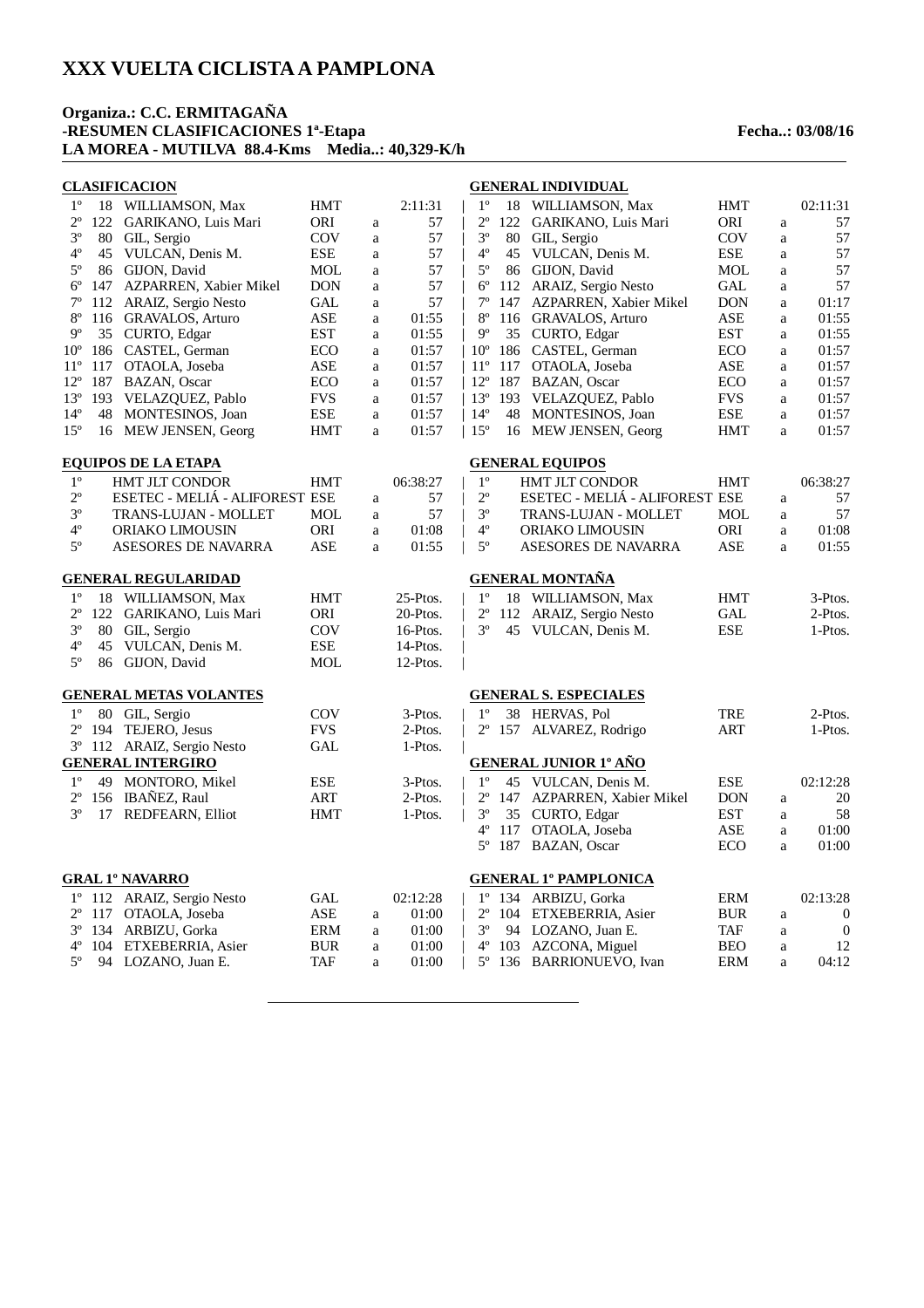#### **Organiza.: C.C. ERMITAGAÑA** CLASIFICACION<sup>1ª</sup> Etapa<br>
LA MOREA - MUTILVA, 88.4-Kms Media..: 40,329-K/h Pag.Eta..: 1 **LA MOREA - MUTILVA, 88.4-Kms Media..: 40,329-K/h**

|    |                              |                | Pto. Dor. Nac-Codigo Uci Nombre |                            | Cat | Equipo                           |              | hh:mm:ss       |
|----|------------------------------|----------------|---------------------------------|----------------------------|-----|----------------------------------|--------------|----------------|
|    | $1^{\circ}$                  | 18             | GBR19980823                     | WILLIAMSON, Max            |     | <b>HMT JLT CONDOR</b>            |              | 02:11:31       |
|    | $2^{\circ}$                  | 122            | ESP19980418                     | GARIKANO, Luis Mari        |     | ORIAKO LIMOUSIN                  | $\mathbf{a}$ | 57             |
|    | $3^{\circ}$                  | 80             | ESP19980317                     | GIL, Sergio                |     | <b>COVES DE SANT JOSEP</b>       | a            | 57             |
|    | $4^{\circ}$                  | 45             | ROM19990818                     | VULCAN, Denis M.           | JU1 | ESETEC - MELIÁ - ALIFOREST       | $\rm{a}$     | 57             |
|    | $5^{\circ}$                  | 86             | ESP19980213                     | GIJON, David               |     | TRANS-LUJAN - MOLLET             | a            | 57             |
|    | $6^{\circ}$                  | 147            | ESP19991125                     | AZPARREN, Xabier Mikel JU1 |     | DONOSTI - V. ALVARO-SILAM        | $\rm{a}$     | 57             |
| n  | $7^{\circ}$                  | 112            | ESP19980429                     | ARAIZ, Sergio Nesto        |     | <b>COMBUSTIBLES GALDEANO</b>     | $\rm{a}$     | 57             |
|    | $8^{\circ}$                  | 116            | ESP19980302                     | <b>GRAVALOS, Arturo</b>    |     | ASESORES DE NAVARRA              | a            | 01:55          |
|    | $9^{\circ}$                  | 35             | ESP19990628                     | CURTO, Edgar               | JU1 | <b>GRUP ESPORTIU ESTEVE</b>      | a            | 01:55          |
|    | $10^{\circ}$                 | 186            | ESP19980410                     | CASTEL, German             |     | ECOTISA GOERNA MAPEI             | a            | 01:57          |
| n  | $11^{\circ}$                 | 117            | ESP19990421                     | OTAOLA, Joseba             | JU1 | <b>ASESORES DE NAVARRA</b>       | a            | 01:57          |
|    | $12^{\circ}$                 | 187            | ARG19990910                     | BAZAN, Oscar               | JU1 | ECOTISA GOERNA MAPEI             | a            | 01:57          |
|    | $13^{\circ}$                 | 193            | ESP19981113                     | VELAZQUEZ, Pablo           |     | <b>VICTOR SASTRE</b>             | a            | 01:57          |
|    | $14^{\circ}$                 | 48             | ESP19981016                     | MONTESINOS, Joan           |     | ESETEC - MELIÁ - ALIFOREST       | a            | 01:57          |
|    | $15^{\circ}$                 | 16             | GBR19990424                     | MEW JENSEN, Georg          | JU1 | <b>HMT JLT CONDOR</b>            | a            | 01:57          |
|    | $16^{\circ}$                 | 71             | FRA19980502                     | FOULON, Dorian             |     | <b>AVIRON BAYONNAIS</b>          | a            | 01:57          |
|    | $17^{\circ}$                 | 23             | SUI19990114                     | ALBASINI, James            | JU1 | DQAGRO.ES - LA PERLA NEGRA       | a            | 01:57          |
|    | $18^{\circ}$                 | $\overline{2}$ | ESP19980814                     | LOPEZ, Jordi               |     | HUESCA LA MAGIA                  | a            | 01:57          |
|    | $19^{\circ}$                 | 134            | ESP19981031                     | ARBIZU, Gorka              |     | CC ERMITAGAÑA - LIZARTE          | $\rm{a}$     | 01:57          |
| np | $20^{\circ}$                 | 36             | ESP19991031                     | GARCIA, Guillem            | JU1 | <b>GRUP ESPORTIU ESTEVE</b>      |              | 01:57          |
|    | $21^{\circ}$                 | 87             | ESP19980414                     | MELLADO, Daniel            |     | TRANS-LUJAN - MOLLET             | a            | 01:57          |
|    | $22^{\circ}$                 | 49             |                                 |                            |     | ESETEC - MELIÁ - ALIFOREST       | a            |                |
|    |                              |                | ESP19980325                     | MONTORO, Mikel             |     |                                  | a            | 01:57<br>01:57 |
|    | $23^{\circ}$<br>$24^{\circ}$ | 17<br>8        | GBR19980427                     | REDFEARN, Elliot           |     | HMT JLT CONDOR                   | $\rm{a}$     |                |
|    |                              |                | GBR19990403                     | DONOVAN, Mark              | JU1 | <b>BESTE ALDE - LA TOSTADORA</b> | $\rm{a}$     | 01:57          |
|    | $25^{\circ}$                 | 3              | ESP19980929                     | JAIME, Alex                |     | <b>HUESCA LA MAGIA</b>           | a            | 01:57          |
|    | $26^{\circ}$                 | 218            | ESP19991107                     | GAZKANO, Oier              | JU1 | <b>INTERSPORT ARALAR</b>         | $\rm{a}$     | 01:57          |
|    | $27^{\circ}$                 | 21             | ESP19980808                     | PARDO, Alvaro              |     | DQAGRO.ES - LA PERLA NEGRA       | a            | 01:57          |
|    | $28^{\circ}$                 | 171            | ESP19980320                     | ODRIOZOLA, Aitzol          |     | LAGUN ONAK ELKARTEA              | a            | 01:57          |
|    | $29^{\circ}$                 | 6              | ESP19991118                     | ROTA, Raul                 | JU1 | <b>HUESCA LA MAGIA</b>           | a            | 01:57          |
|    | $30^{\circ}$                 | 88             | ESP19980408                     | RODES, Eduardo             |     | TRANS-LUJAN - MOLLET             | a            | 01:57          |
|    | $31^{\circ}$                 | 26             | ESP19980917                     | MURGIONDO, Xabier          |     | ALOÑA MENDI - ULMA               | a            | 01:57          |
|    | $32^{\circ}$                 | 91             | ESP19991130                     | MARTELL, Ivan              | JU1 | TRANS-LUJAN - MOLLET             | $\rm{a}$     | 01:57          |
|    | $33^{\circ}$                 | 74             | ESP19980501                     | PEREZ-LANDA, Eduardo       |     | S. SANCHEZ - MMR ACADEMY         | $\rm{a}$     | 01:57          |
|    | $34^{\circ}$                 | 46             | ESP19980809                     | MARTINEZ, Eduardo          |     | ESETEC - MELIÁ - ALIFOREST       | a            | 01:57          |
|    | $35^{\circ}$                 | 149            | ESP19980318                     | ETXARRI, Iñigo             |     | DONOSTI - V. ALVARO-SILAM        | $\mathbf{a}$ | 01:57          |
|    | $36^{\circ}$                 | 40             | ESP19980513                     | <b>GUERRA, Marc</b>        |     | TREK - PRAMAC - SANT BOI         | a            | 01:57          |
|    | 37°                          |                | 153 ESP19980830                 | BOCIGAS, Fernando          |     | <b>ARTEPREF - CC ARANDINO</b>    | a            | 01:57          |
|    | $38^{\circ}$                 | 79             | ESP19991127                     | SEGOVIA, Yago              | JU1 | S. SANCHEZ - MMR ACADEMY         | a            | 01:57          |
|    | $39^\circ$                   | $\overline{4}$ | ESP19980330                     | RUIZ, Alex                 |     | <b>HUESCA LA MAGIA</b>           | a            | 01:57          |
|    | $40^{\circ}$                 | 121            | ESP19980306                     | GOMEZ, Josue               |     | ASESORES DE NAVARRA              | a            | 01:57          |
|    | $41^{\circ}$                 | 124            | ESP19990612                     | IRIBAR, Unai               | JU1 | ORIAKO LIMOUSIN                  | a            | 01:57          |
|    | $42^{\circ}$                 | 77             | ESP19981128                     | HERNAIZ, Vicente           |     | S. SANCHEZ - MMR ACADEMY         | a            | 01:57          |
|    | $43^{\circ}$                 | 66             | FRA19980926                     | IDRAC, Louis               |     | <b>CULTURE VELO - LECLERC</b>    | a            | 01:57          |
|    | $44^{\circ}$                 | 39             | ESP19981218                     | FIGUERAS, Marc             |     | TREK - PRAMAC - SANT BOI         | a            | 01:57          |
|    | $45^{\circ}$                 | <b>200</b>     | MEX19981127                     | LOPEZ, Ronaldo E.          |     | LAGUNTASUNA - AUGAR              | a            | 01:57          |
|    | $46^{\circ}$                 | 5              | ESP19990927                     | BRIZ, Miguel               |     | JU1 HUESCA LA MAGIA              | a            | 01:57          |
|    | $47^{\circ}$                 | 181            | ESP19980927                     | AMONARRIZ, Ander           |     | <b>AMPO</b>                      | a            | 01:57          |
| np | $48^{\circ}$                 | 104            | ESP20000909                     | ETXEBERRIA, Asier          |     | JU1 BURUNDA QUESOS ALBENIZ       | a            | 01:57          |
|    | $49^\circ$                   | 152            | ESP19980315                     | GOMEZ, Jorge Juan          |     | ARTEPREF - CC ARANDINO           | a            | 01:57          |
|    | $50^{\circ}$                 | 42             | ESP19980605                     | ALBERICH DE, Iñaki         |     | TREK - PRAMAC - SANT BOI         | a            | 01:57          |
|    | $51^{\circ}$                 | $\mathbf{1}$   | ESP19980418                     | ADRIA, Roger               |     | HUESCA LA MAGIA                  | a            | 01:57          |
|    | $52^{\circ}$                 | 37             | ESP19980616                     | <b>MARTORELL, Erik</b>     |     | <b>GRUP ESPORTIU ESTEVE</b>      | a            | 01:57          |
|    |                              |                |                                 |                            |     |                                  |              |                |

———————————————————————————————————————————————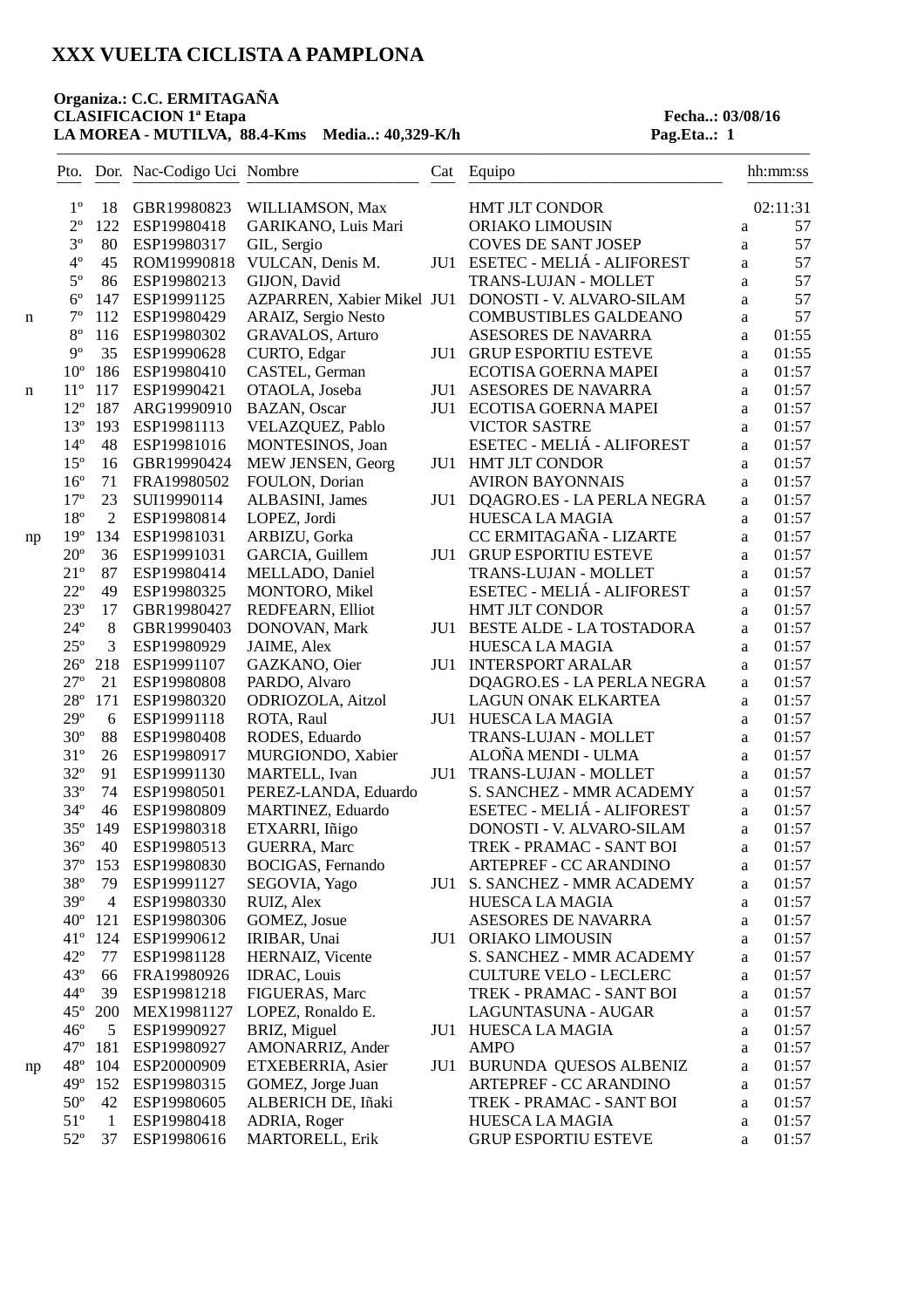|    |                              |           | Pto. Dor. Nac-Codigo Uci Nombre |                                  | Cat | Equipo                                                 |              | hh:mm:ss       |
|----|------------------------------|-----------|---------------------------------|----------------------------------|-----|--------------------------------------------------------|--------------|----------------|
|    | $53^{\circ}$                 | 194       | ESP19990131                     | TEJERO, Jesus                    | JU1 | <b>VICTOR SASTRE</b>                                   | a            | 01:57          |
|    | $54^{\circ}$                 | 59        | ESP19980128                     | RODRIGUEZ, Daniel                |     | SEGURVITAL CUEVA CANDAMO                               | a            | 01:57          |
| np | $55^{\circ}$                 | 94        | COL19981030                     | LOZANO, Juan E.                  |     | <b>TAFALLES EL CASERIO</b>                             | a            | 01:57          |
|    | $56^{\circ}$                 | 69        | FRA19990324                     | DARTAYETTE, Patxi                | JU1 | <b>AVIRON BAYONNAIS</b>                                | a            | 01:57          |
|    | $57^{\circ}$                 | 89        | ESP19981220                     | MERCADAL, Marçal                 |     | TRANS-LUJAN - MOLLET                                   | a            | 01:57          |
|    | 58°                          | 56        | ESP19980725                     | FERNANDEZ, Oriol                 |     | SEGURVITAL CUEVA CANDAMO                               | a            | 02:03          |
|    | 59°                          | 199       | ESP19980822                     | ALTUNA, Aitor                    |     | LAGUNTASUNA - AUGAR                                    | a            | 02:03          |
|    | $60^{\circ}$                 | 208       | ESP19990228                     | ALVAREZ, Imanol                  | JU1 | <b>SASOIAN - GAN</b>                                   | a            | 02:03          |
|    | $61^{\circ}$                 | 44        | ARG19980610                     | LUJAN, Eduardo                   |     | ESETEC - MELIÁ - ALIFOREST                             | a            | 02:03          |
|    | $62^{\circ}$                 | 196       | ESP19990514                     | GONZALEZ, Adrian                 | JU1 | <b>VICTOR SASTRE</b>                                   | a            | 02:03          |
|    | $63^\circ$                   | 156       | ESP19981109                     | IBAÑEZ, Raul                     |     | <b>ARTEPREF - CC ARANDINO</b>                          | a            | 02:05          |
|    | $64^{\circ}$                 | 24        | ESP19981030                     | GARCIA, Jorge Ignaci             |     | DQAGRO.ES - LA PERLA NEGRA                             | a            | 02:05          |
|    | $65^{\circ}$                 | 85        | ESP19980228                     | <b>BANYULS</b> , Pep             |     | <b>COVES DE SANT JOSEP</b>                             | a            | 02:06          |
|    | $66^{\circ}$                 | 68        | FRA19990323                     | ARRANO, Tom                      | JU1 | <b>AVIRON BAYONNAIS</b>                                | a            | 02:06          |
|    | $67^\circ$                   | 126       | ESP19990110                     | AGOTE, Ekain                     | JU1 | ORIAKO LIMOUSIN                                        | a            | 02:08          |
| np | $68^{\circ}$                 | 103       | ESP19990426                     | AZCONA, Miguel                   | JU1 | <b>BEOLA VILLAVES</b>                                  | a            | 02:09          |
|    | $69^\circ$                   | 158       | ESP19981110                     | <b>TORRENS</b> , Joan            |     | MADIS HEGOTARRAK MENDIZ                                | a            | 02:32          |
|    | $70^{\circ}$                 | 197       | ESP19991211                     | DIAZ, Ramon                      | JU1 | <b>VICTOR SASTRE</b>                                   | a            | 02:57          |
|    | $71^{\circ}$                 | 15        | GBR19980303                     | MOSES, Alfie                     |     | <b>HMT JLT CONDOR</b>                                  | a            | 02:57          |
| np | $72^{\circ}$                 | 136       | ESP19980607                     | <b>BARRIONUEVO, Ivan</b>         |     | CC ERMITAGAÑA - LIZARTE                                | a            | 06:09          |
|    | $73^{\circ}$                 | 53        | ESP19990803                     | LOPEZ, Andoni                    | JU1 | ARABARRAK                                              | a            | 06:12          |
|    | $74^{\circ}$                 | 10        | ESP19980209                     | <b>GARCIA</b> , Gontzal          |     | BESTE ALDE - LA TOSTADORA                              | a            | 06:12          |
|    | $75^{\circ}$                 | 157       | ESP19990824                     | ALVAREZ, Rodrigo                 | JU1 | ARTEPREF - CC ARANDINO                                 | a            | 06:27          |
|    | $76^{\circ}$                 | 33        | ESP19980617                     | SURINYACH, Guillem               |     | <b>GRUP ESPORTIU ESTEVE</b>                            | a            | 06:33          |
|    | $77^{\circ}$                 | 76        | ESP19980722                     | BRUN, Richard                    |     | S. SANCHEZ - MMR ACADEMY                               | a            | 06:37          |
|    | $78^{\circ}$                 | 195       | ESP19990418                     | <b>BLANCO</b> , Carlos           | JU1 | <b>VICTOR SASTRE</b>                                   | a            | 06:37          |
|    | 79°                          | 192       | ESP19980528                     | RODRIGUEZ, Daniel                |     | <b>VICTOR SASTRE</b>                                   | a            | 06:37          |
|    | $80^{\circ}$                 | 41        | ESP19980429                     | <b>BURDOY, Alex</b>              |     | TREK - PRAMAC - SANT BOI                               | a            | 06:37          |
|    | 81°                          | 38        | ESP19980812                     | HERVAS, Pol                      |     | TREK - PRAMAC - SANT BOI                               | $\mathbf{a}$ | 06:37          |
|    | $82^{\circ}$                 | 63        | FRA19990608                     | CALDESAIGUES, Robin              | JU1 | <b>CULTURE VELO - LECLERC</b>                          | a            | 07:06          |
|    | 83°                          | 54        | ESP19980731                     | MARTINEZ, Aingeru                |     | ARABARRAK                                              | a            | 07:26          |
|    | $84^{\circ}$                 | 118       | ESP19980604                     | SANGUESA, Raul                   |     | ASESORES DE NAVARRA                                    | a            | 08:39          |
| n  | $85^{\circ}$                 | 132       | ESP19990719                     | IBAÑEZ, Jon                      | JU1 | ARANGUREN JUVENILES                                    | $\mathbf{a}$ | 08:39          |
| np | $86^{\circ}$                 | 13        | GBR19980928                     | HENNING, Sam                     |     | <b>HMT JLT CONDOR</b>                                  | a            | 08:42          |
|    | $87^\circ$                   | 14        | GBR19990729                     | WHITE, Charlie                   |     | JU1 HMT JLT CONDOR                                     | a            | 08:42          |
|    | $88^{\circ}$                 | 28        | ESP19981218                     | TXINTXURRET, Ekaitz              |     | ALOÑA MENDI - ULMA                                     |              | 08:42          |
|    | 89°                          |           | ESP19991019                     |                                  |     | DONOSTI - V. ALVARO-SILAM                              | a            | 08:42          |
|    | $90^{\circ}$                 | 146       | ESP19990322                     | ALKORTA, Manex                   | JU1 |                                                        | a            |                |
| n  | $91^{\circ}$                 | 215       |                                 | IZCUE, Aitor<br>RODRIGUEZ, Fidel | JU1 | CERVECERIA TXIRRINTXA                                  | a            | 08:54          |
|    | $92^{\circ}$                 | 61<br>20  | ESP19990524                     | FERNANDEZ, Jesus                 | JU1 | SEGURVITAL CUEVA CANDAMO                               | a            | 08:54<br>08:54 |
|    | $93^\circ$                   |           | ESP19980304<br>ESP19990204      | ISASA, Imanol                    |     | DQAGRO.ES - LA PERLA NEGRA<br>JU1 LAGUNTASUNA - AUGAR  | a            | 08:54          |
|    |                              | 201       |                                 |                                  |     | MADIS HEGOTARRAK MENDIZ                                | a            |                |
|    | $94^\circ$<br>$95^\circ$     | 163<br>64 | ESP19990530                     | RUIZ, Brayan                     | JU1 |                                                        | a            | 09:43          |
|    |                              |           | FRA19990314                     | SALLES, Corentin                 |     | JU1 CULTURE VELO - LECLERC<br>CC ERMITAGAÑA - LIZARTE  | a            | 09:43          |
| np | $96^{\circ}$<br>$97^{\circ}$ | 135       | ESP19981220                     | BERMEJO, Ion                     |     |                                                        | a            | 09:43          |
|    | $98^{\circ}$                 | 219       | ESP19980706                     | MARTINEZ, Eneko                  |     | <b>INTERSPORT ARALAR</b><br><b>TAFALLES EL CASERIO</b> | a            | 09:43          |
|    |                              | 93        | ESP19990623                     | GASTON, Alfonso                  | JU1 |                                                        | a            | 09:43          |
| n  | $99^\circ$                   | 105       | ESP19981101                     | <b>UNCILLA, Alex</b>             |     | BURUNDA QUESOS ALBENIZ                                 | a            | 09:43          |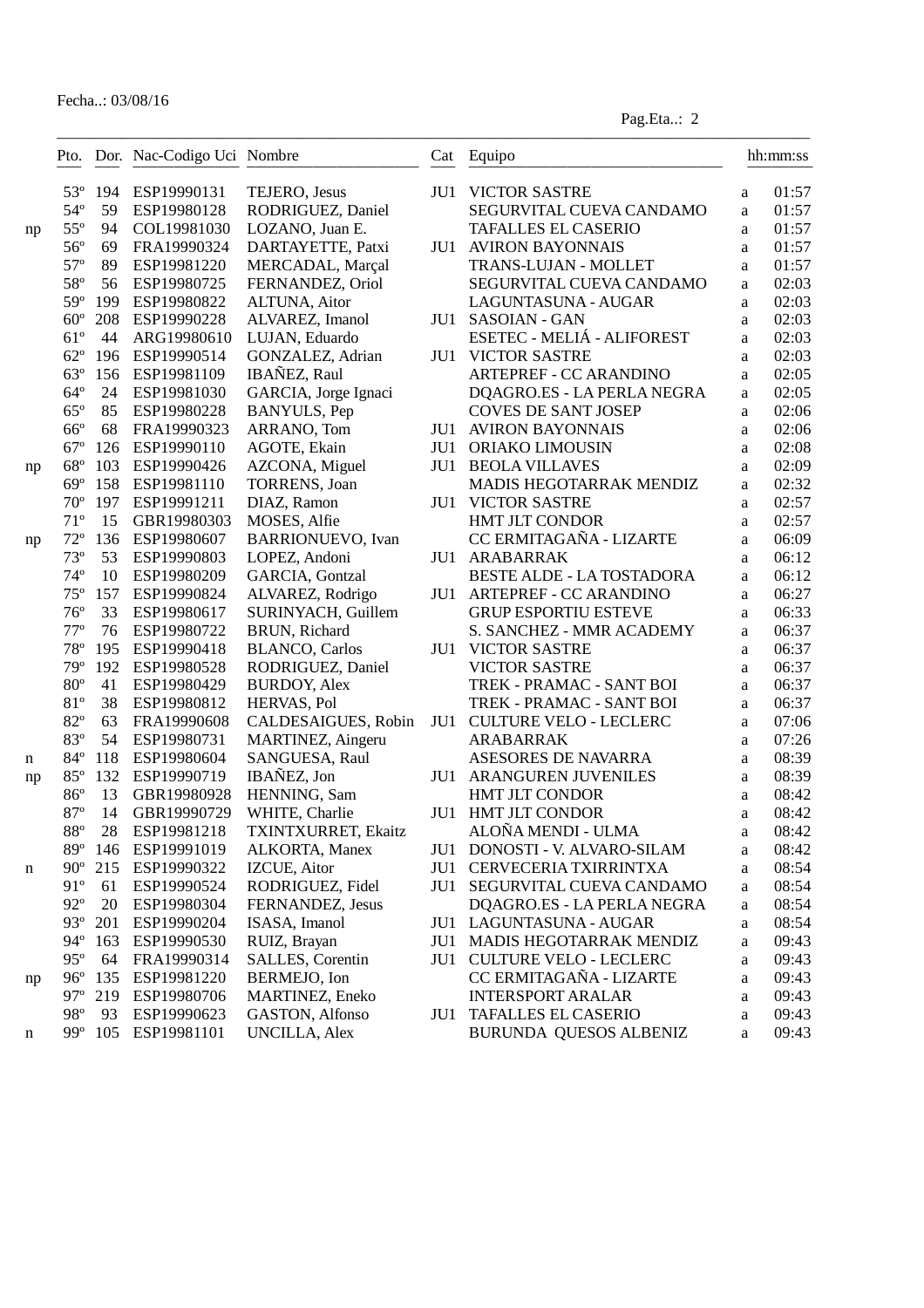### **RETIRADOS EN LA ETAPA**

| $\mathbf{1}$             | 7      | PEDERNALES, Iker            | <b>ESP</b> | BESTE ALDE - LA TOSTADORA                    |
|--------------------------|--------|-----------------------------|------------|----------------------------------------------|
| $\overline{c}$           | 9      | BARAÑANO, Peru              | <b>ESP</b> | BESTE ALDE - LA TOSTADORA                    |
| 3                        | 11     | MUNITXA, Txoni              | <b>ESP</b> | BESTE ALDE - LA TOSTADORA                    |
| $\overline{\mathcal{L}}$ | 12     | MUNICHA, Eneko              | <b>ESP</b> | BESTE ALDE - LA TOSTADORA                    |
| 5                        | 22     | LOPEZ, Sebastian            | <b>ESP</b> | DQAGRO.ES - LA PERLA NEGRA                   |
| $\boldsymbol{6}$         | 25     | MOLINA, Mauro               | <b>ESP</b> | DQAGRO.ES - LA PERLA NEGRA                   |
| $\overline{7}$           | 27     | ARREGI, Mikel               | <b>ESP</b> | ALOÑA MENDI - ULMA                           |
| $8\,$                    | 29     | IGARTUA, Andoni             | <b>ESP</b> | ALOÑA MENDI - ULMA                           |
| 9                        | 30     | GARTZIA, Ander              | <b>ESP</b> | ALOÑA MENDI - ULMA                           |
| 10                       | 31     | <b>UROZ, Nestor</b>         | <b>ESP</b> | ALOÑA MENDI - ULMA                           |
| 11                       | 32     | MONTERO, Ruben              | <b>ESP</b> | <b>GRUP ESPORTIU ESTEVE</b>                  |
| 12                       | 34     | BERTRAN, Sergi              | <b>ESP</b> | <b>GRUP ESPORTIU ESTEVE</b>                  |
| 13                       | 43     | MIQUEL, Eric                | <b>ESP</b> | TREK - PRAMAC - SANT BOI                     |
| 14                       | 47     | GARCIA, Jose M <sup>a</sup> | <b>ESP</b> | ESETEC - MELIÁ - ALIFOREST                   |
| 15                       | 50     | ARNAIZ, Asier               | <b>ESP</b> | ARABARRAK                                    |
| 16                       | 51     | ARNAIZ LOPE, Xabier         | <b>ESP</b> | ARABARRAK                                    |
| 17                       | 52     | CARO, Alejandro             | <b>ESP</b> | ARABARRAK                                    |
| 18                       | 55     | RUIZ, Ibon                  | <b>ESP</b> | ARABARRAK                                    |
| 19                       | 57     | <b>GARCIA</b> , Carlos      | <b>ESP</b> | SEGURVITAL CUEVA CANDAMO                     |
| 20                       | 58     | HERNANDEZ, Francisco        | <b>ESP</b> | SEGURVITAL CUEVA CANDAMO                     |
| 21                       | 60     | LOPEZ, Gerardo              |            | MEX SEGURVITAL CUEVA CANDAMO                 |
| 22                       | 62     | CUEST, Fabien               | FRA        | <b>CULTURE VELO - LECLERC</b>                |
| 23                       | 67     | <b>BENSSALAH, Nicolas</b>   | FRA        | <b>CULTURE VELO - LECLERC</b>                |
| 24                       | 70     | PELLETRAT, Jon              | FRA        | <b>AVIRON BAYONNAIS</b>                      |
| 25                       | 75     | VELASCO, Jaime              | <b>ESP</b> | S. SANCHEZ - MMR ACADEMY                     |
| 26                       | 78     | RUIZ, Alejandro             | <b>ESP</b> | S. SANCHEZ - MMR ACADEMY                     |
| 27                       | 81     | CEBRIA, Aleixandre          | <b>ESP</b> | <b>COVES DE SANT JOSEP</b>                   |
| 28                       | 82     | RUIZ, Victor                | <b>ESP</b> | <b>COVES DE SANT JOSEP</b>                   |
| 29                       | 83     | PEIRO, Fernando             | <b>ESP</b> | <b>COVES DE SANT JOSEP</b>                   |
| 30                       | 84     | PIERA, Angel                | <b>ESP</b> | <b>COVES DE SANT JOSEP</b>                   |
| 31                       | 90     | ALCALDE, Marco              | <b>ESP</b> | <b>TRANS-LUJAN - MOLLET</b>                  |
| 32                       | 92     | JURIO, Javier               | <b>ESP</b> | <b>TAFALLES EL CASERIO</b>                   |
| 33                       | 98     | OSTIZ, Anthoni              | <b>ESP</b> | <b>BEOLA VILLAVES</b>                        |
| 34                       | 99     | GONZALEZ, Markel            | <b>ESP</b> | <b>BEOLA VILLAVES</b>                        |
| 35                       | 100    | ZABALZA, Iñigo              | <b>ESP</b> | <b>BEOLA VILLAVES</b>                        |
| 36                       | 101    | LEGARDA, Julen              | <b>ESP</b> | <b>BEOLA VILLAVES</b>                        |
| 37                       | 106    | MAIZA, Xabier               | <b>ESP</b> | BURUNDA QUESOS ALBENIZ                       |
| 38                       | 107    | ZIA, Hodei                  | <b>ESP</b> | <b>BURUNDA QUESOS ALBENIZ</b>                |
|                          | 39 108 | VINAGRE, Oihan              | <b>ESP</b> | BURUNDA QUESOS ALBENIZ                       |
|                          | 40 109 | IZQUIERDO, Daniel           | <b>ESP</b> | <b>BURUNDA QUESOS ALBENIZ</b>                |
| 41                       | 110    | HOYOS, German               | <b>ESP</b> | COMBUSTIBLES GALDEANO                        |
|                          | 42 111 | DUEÑAS, Jorge               | <b>ESP</b> | <b>COMBUSTIBLES GALDEANO</b>                 |
|                          | 43 113 | BERIAIN, Guillermo          | <b>ESP</b> | <b>COMBUSTIBLES GALDEANO</b>                 |
|                          |        |                             |            | <b>COMBUSTIBLES GALDEANO</b>                 |
|                          | 44 114 | JACA, Mikel                 | <b>ESP</b> |                                              |
|                          | 45 115 | MUGICA, Miguel              | <b>ESP</b> | COMBUSTIBLES GALDEANO<br>ASESORES DE NAVARRA |
|                          | 46 119 | TENA, Daniel                | <b>ESP</b> |                                              |
| 47                       | 120    | PRECIADO, Jorge             | <b>ESP</b> | ASESORES DE NAVARRA                          |
| 48                       | 123    | ZURDO, Aitor                | <b>ESP</b> | ORIAKO LIMOUSIN                              |
| 49                       | 125    | IRAZUSTA, Manex             | <b>ESP</b> | ORIAKO LIMOUSIN                              |
| 50                       | 127    | GARTZIA, Telmo              | <b>ESP</b> | ORIAKO LIMOUSIN                              |
| 51                       | 129    | MANGADO, Guillermo          | <b>ESP</b> | ARANGUREN JUVENILES                          |
| 52                       | 130    | MARTINEZ, Ivan              | <b>ESP</b> | ARANGUREN JUVENILES                          |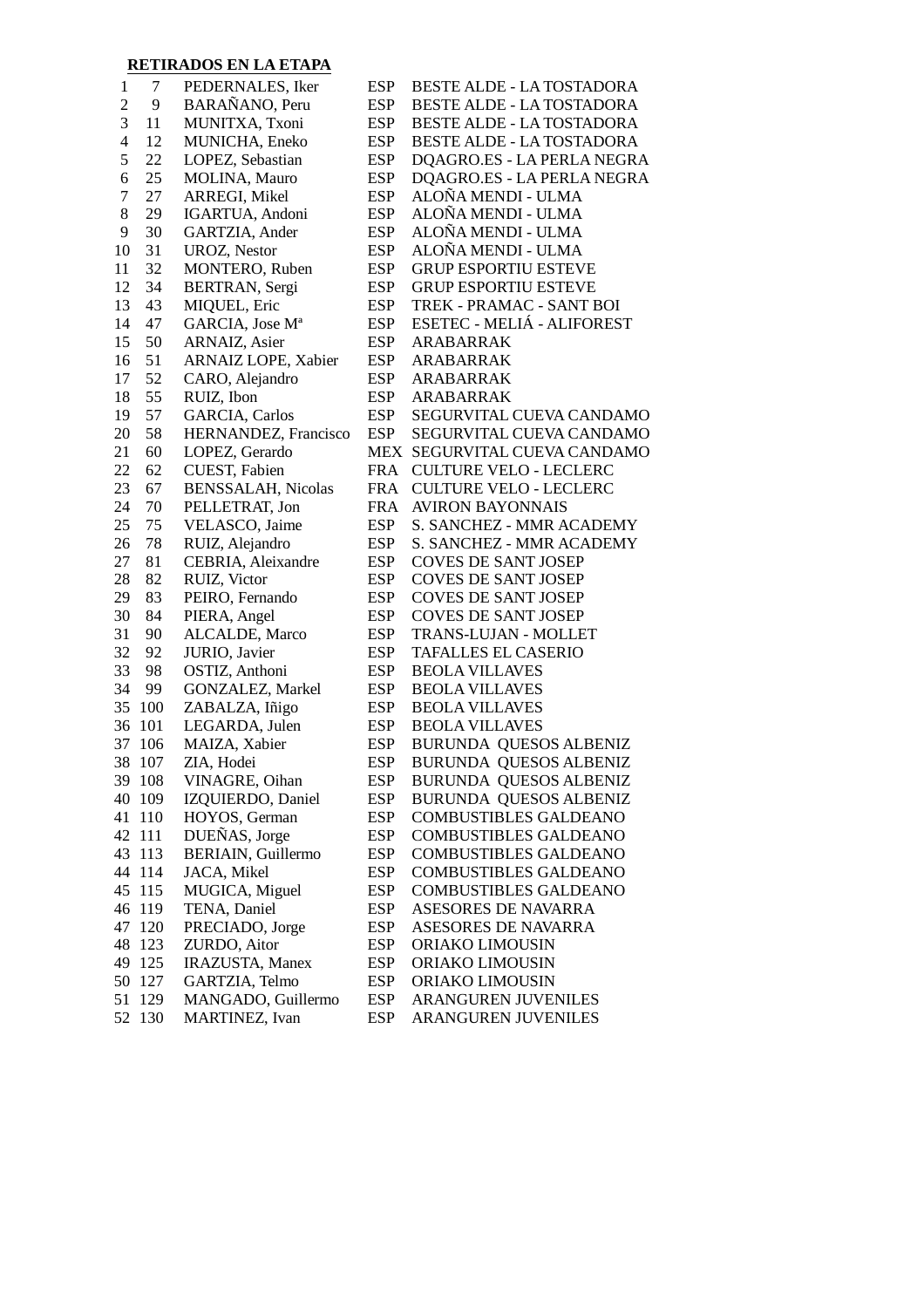| 53 | 131    | HERNANDEZ, Iban        | <b>ESP</b> | <b>ARANGUREN JUVENILES</b>  |
|----|--------|------------------------|------------|-----------------------------|
| 54 | 133    | AMADOZ, Alejandro      | <b>ESP</b> | <b>ARANGUREN JUVENILES</b>  |
| 55 | 137    | FERNANDEZ, Javier      | <b>ESP</b> | CC ERMITAGAÑA - LIZARTE     |
| 56 | 138    | DIEZ DE ULZ, Guillermo | <b>ESP</b> | CC ERMITAGAÑA - LIZARTE     |
| 57 | 139    | UZTARROZ, Mikel        | <b>ESP</b> | CC ERMITAGAÑA - LIZARTE     |
| 58 | 140    | URBIZU, Oier           |            | <b>IPARFRIO BURUNTZAZPI</b> |
| 59 | 141    | ALTUNA, Iñigo          |            | <b>IPARFRIO BURUNTZAZPI</b> |
| 60 | 142    | <b>ARMIE</b> , Vincent | <b>FRA</b> | IPARFRIO BURUNTZAZPI        |
| 61 | 143    | GALLO, Fabien          | <b>FRA</b> | IPARFRIO BURUNTZAZPI        |
| 62 | 148    | CLEMENTE, Beñat        | <b>ESP</b> | DONOSTI - V. ALVARO-SILAM   |
| 63 | 150    | SARASOLA, Jokin        | <b>ESP</b> | DONOSTI - V. ALVARO-SILAM   |
| 64 | 151    | SEMPERENA, Urko        | <b>ESP</b> | DONOSTI - V. ALVARO-SILAM   |
| 65 | 154    | MIRANDA, Francisco     | <b>ESP</b> | ARTEPREF - CC ARANDINO      |
| 66 | 155    | ALONSO, Rodrigo        | <b>ESP</b> | ARTEPREF - CC ARANDINO      |
| 67 | 159    | VARGAS, Adran E.       | <b>ESP</b> | MADIS HEGOTARRAK MENDIZ     |
| 68 | 160    | ALDAMA, Oier           | <b>ESP</b> | MADIS HEGOTARRAK MENDIZ     |
| 69 | 161    | MORENO, Aner           | <b>ESP</b> | MADIS HEGOTARRAK MENDIZ     |
| 70 | 162    | CASTAÑO, Andoni        | <b>ESP</b> | MADIS HEGOTARRAK MENDIZ     |
| 71 | 172    | <b>ARREGI, Aitor</b>   | <b>ESP</b> | <b>LAGUN ONAK ELKARTEA</b>  |
| 72 | 173    | GALARRAGA, Ioritz      | <b>ESP</b> | <b>LAGUN ONAK ELKARTEA</b>  |
| 73 | 174    | MENDO, Imanol          | <b>ESP</b> | <b>LAGUN ONAK ELKARTEA</b>  |
| 74 | 176    | GOZALO, Xabier         | <b>ESP</b> | <b>AMPO</b>                 |
| 75 | 177    | IMAZ, Iker             | <b>ESP</b> | <b>AMPO</b>                 |
| 76 | 178    | GALPARSORO, Manex      | <b>ESP</b> | <b>AMPO</b>                 |
| 77 | 179    | NOGUERA, Eñaut         | <b>ESP</b> | <b>AMPO</b>                 |
| 78 | 180    | ALONSO, Mikel          | <b>ESP</b> | AMPO                        |
| 79 | 188    | DOMINGUEZ, Sergio      | <b>ESP</b> | ECOTISA GOERNA MAPEI        |
| 80 | 189    | OMAR, Christian        | ARG        | ECOTISA GOERNA MAPEI        |
| 81 | 190    | PEREZ, Sergio          | <b>ESP</b> | ECOTISA GOERNA MAPEI        |
| 82 | 191    | BELTRAN, Iulen         | <b>ESP</b> | ECOTISA GOERNA MAPEI        |
| 83 | 198    | ILLARREGI, Unai        | <b>ESP</b> | LAGUNTASUNA - AUGAR         |
| 84 | 202    | GONZALEZ, Paul A.      |            | MEX LAGUNTASUNA - AUGAR     |
| 85 | 204    | AZAROLA, Iban          | <b>ESP</b> | SASOIAN - GAN               |
| 86 | 205    | DELGADO, Jonathan      | <b>ESP</b> | SASOIAN - GAN               |
| 87 | 206    | SALABERRIA, Iñaki      | <b>ESP</b> | SASOIAN - GAN               |
| 88 | 207    | MUJIKA, Mikel          | <b>ESP</b> | SASOIAN - GAN               |
| 89 | 209    | MENDIA, Egoitz         | <b>ESP</b> | SASOIAN - GAN               |
| 90 | 210    | MARUGAN, Angel         | <b>ESP</b> | CERVECERIA TXIRRINTXA       |
|    | 91 211 | PISON, Alejandro       | <b>ESP</b> | CERVECERIA TXIRRINTXA       |
|    | 92 212 | MORA, Oscar            | <b>ESP</b> | CERVECERIA TXIRRINTXA       |
|    | 93 213 | ARAMENDIA, Aitor       | <b>ESP</b> | CERVECERIA TXIRRINTXA       |
|    | 94 214 | DIAZ, Joaquin          | <b>ESP</b> | CERVECERIA TXIRRINTXA       |
|    | 95 216 | ARAGON, Jon            | <b>ESP</b> | <b>INTERSPORT ARALAR</b>    |
|    | 96 217 | DEL BURGO, Jose I.     | <b>ESP</b> | <b>INTERSPORT ARALAR</b>    |
|    | 97 220 | PEREZ, Maxim J.        | <b>ESP</b> | <b>INTERSPORT ARALAR</b>    |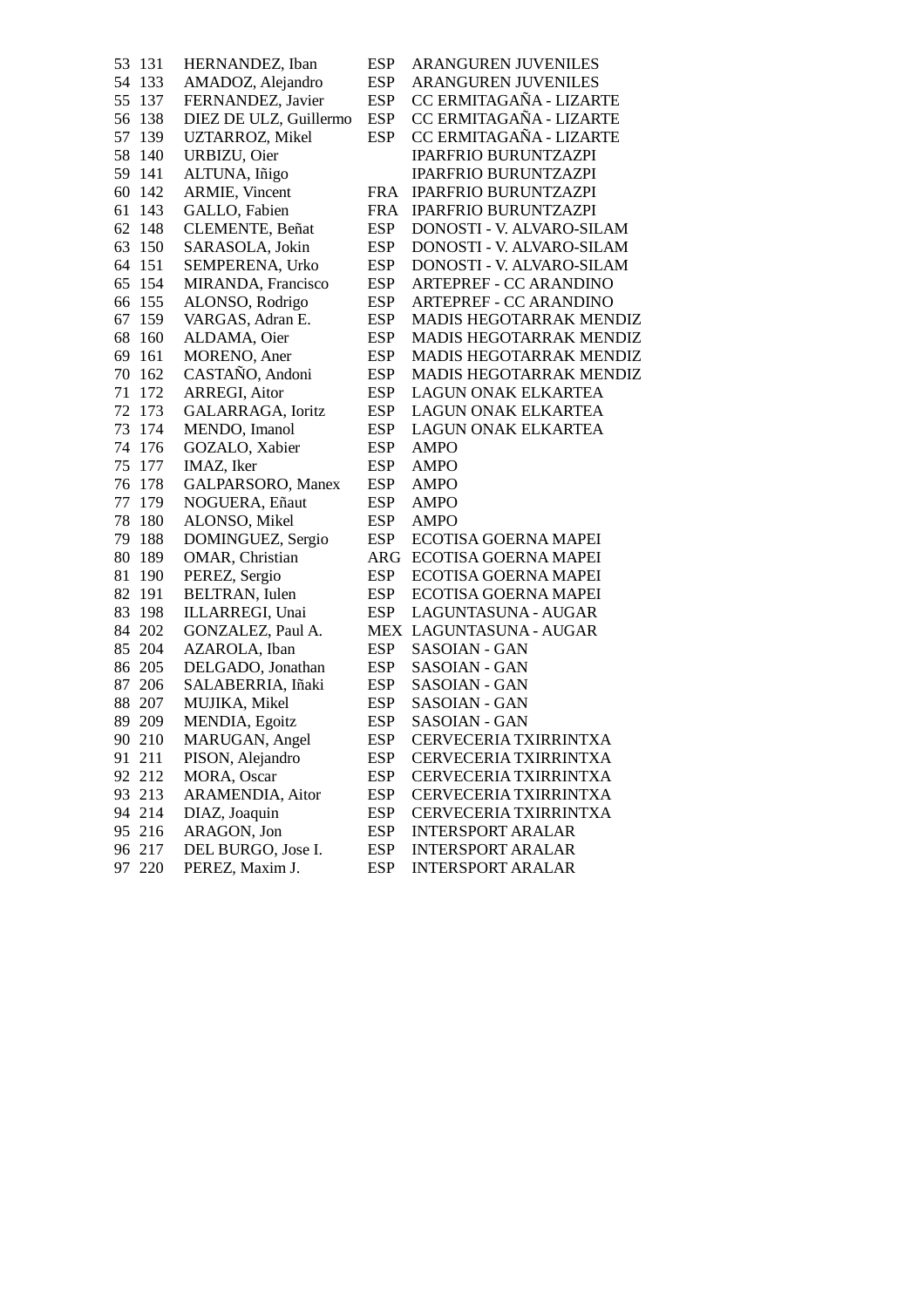#### **REGULARIDAD DE LA ETAPA**

| $1^{\circ}$  | 18               | WILLIAMSON, Max               |            | <b>GBR HMT JLT CONDOR</b>     | $25-Pun$ |
|--------------|------------------|-------------------------------|------------|-------------------------------|----------|
| $2^{\circ}$  | 122              | GARIKANO, Luis Mari           | <b>ESP</b> | ORIAKO LIMOUSIN               | $20-Pun$ |
| $3^{\circ}$  | 80               | GIL, Sergio                   | <b>ESP</b> | <b>COVES DE SANT JOSEP</b>    | $16-Pun$ |
| $4^{\circ}$  | 45               | VULCAN, Denis M.              |            | ROM ESETEC - MELIÁ - ALIFORES | 14-Pun   |
| $5^\circ$    | 86               | GIJON, David                  | <b>ESP</b> | TRANS-LUJAN - MOLLET          | $12-Pun$ |
| $6^{\circ}$  | 147              | <b>AZPARREN, Xabier Mikel</b> | <b>ESP</b> | DONOSTI - V. ALVARO-SILAM     | $10-Pun$ |
| $7^{\circ}$  | 112              | ARAIZ, Sergio Nesto           | <b>ESP</b> | <b>COMBUSTIBLES GALDEANO</b>  | 9-Pun    |
| $8^{\circ}$  |                  | 116 GRAVALOS, Arturo          | <b>ESP</b> | ASESORES DE NAVARRA           | 8-Pun    |
| $9^{\circ}$  | 35               | CURTO, Edgar                  | <b>ESP</b> | <b>GRUP ESPORTIU ESTEVE</b>   | 7-Pun    |
| $10^{\circ}$ | 186              | CASTEL, German                | <b>ESP</b> | ECOTISA GOERNA MAPEI          | 6-Pun    |
| $11^{\circ}$ | 117              | OTAOLA, Joseba                | <b>ESP</b> | ASESORES DE NAVARRA           | $5-Pun$  |
|              | $12^{\circ}$ 187 | <b>BAZAN, Oscar</b>           | ARG        | ECOTISA GOERNA MAPEI          | 4-Pun    |
|              | $13^{\circ}$ 193 | VELAZQUEZ, Pablo              | <b>ESP</b> | <b>VICTOR SASTRE</b>          | $3-Pun$  |
| $14^{\circ}$ | 48               | MONTESINOS, Joan              | <b>ESP</b> | ESETEC - MELIÁ - ALIFORES     | $2-Pun$  |
| $15^{\circ}$ | -16              | MEW JENSEN, Georg             |            | <b>GBR HMT JLT CONDOR</b>     | 1-Pun    |
|              |                  |                               |            |                               |          |

#### **MONTAÑA DE LA ETAPA**

|  | -ALTO DE ARANGUREN -Km.: 70,20 3 <sup>a</sup> -Cat |                               |       |
|--|----------------------------------------------------|-------------------------------|-------|
|  | 1° 18 WILLIAMSON, Max                              | GBR HMT JLT CONDOR            | 3-Pun |
|  | 2° 112 ARAIZ, Sergio Nesto                         | ESP COMBUSTIBLES GALDEANO     | 2-Pun |
|  | 3° 45 VULCAN, Denis M.                             | ROM ESETEC - MELIÁ - ALIFORES | 1-Pun |

#### **METAS VOLANTES DE LA ETAPA**

#### **-MULTIVA CONTRAMETA -Km.: 59,40**

|  | $1^{\circ}$ 80 GIL, Sergio             | ESP COVES DE SANT JOSEP   | 3-Pun |
|--|----------------------------------------|---------------------------|-------|
|  | 2° 194 TEJERO. Jesus                   | ESP VICTOR SASTRE         | 2-Pun |
|  | 3 <sup>°</sup> 112 ARAIZ, Sergio Nesto | ESP COMBUSTIBLES GALDEANO | 1-Pun |

#### **SPRINTS ESPECIALES DE LA ETAPA**

|  | -DIARIO DE NOTICIAS -Km.: 6,80 |                              |       |
|--|--------------------------------|------------------------------|-------|
|  | 1° 27 ARREGI, Mikel            | ESP ALOÑA MENDI - ULMA       | 3-Pun |
|  | 2° 38 HERVAS, Pol              | ESP TREK - PRAMAC - SANT BOI | 2-Pun |
|  | 3° 157 ALVAREZ, Rodrigo        | ESP ARTEPREF - CC ARANDINO   | 1-Pun |

#### **OTROS DE LA ETAPA**

|  | $-URROZ - Km.$ : 22.00       |                               |         |
|--|------------------------------|-------------------------------|---------|
|  | 1° 49 MONTORO, Mikel         | ESP ESETEC - MELIÁ - ALIFORES | $3-Pun$ |
|  | $2^{\circ}$ 156 IBAÑEZ, Raul | ESP ARTEPREF - CC ARANDINO    | $2-Pun$ |
|  | 3° 17 REDFEARN, Elliot       | GBR HMT JLT CONDOR            | 1-Pun   |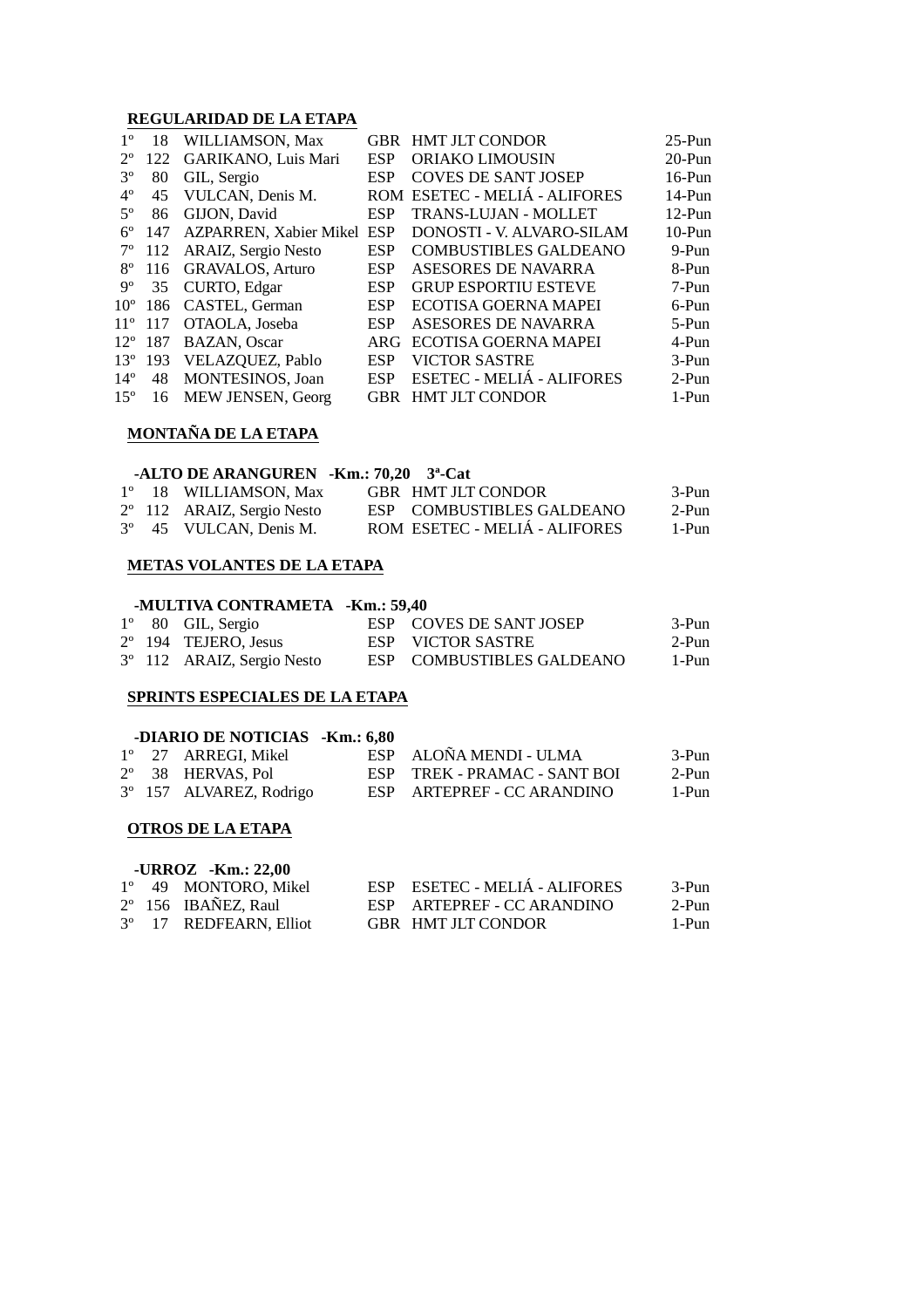### **EQUIPOS DE LA ETAPA**

| $1^{\circ}$     | <b>HMT JLT CONDOR</b>         | <b>HMT</b> | 06:38:27 |   |       |
|-----------------|-------------------------------|------------|----------|---|-------|
| $2^{\circ}$     | ESETEC - MELIÁ - ALIFORES     | ESE        | 06:39:24 | a | 57    |
| $3^{\circ}$     | <b>TRANS-LUJAN - MOLLET</b>   | <b>MOL</b> | 06:39:24 | a | 57    |
| $4^{\circ}$     | <b>ORIAKO LIMOUSIN</b>        | ORI        | 06:39:35 | a | 01:08 |
| $5^{\circ}$     | ASESORES DE NAVARRA           | ASE        | 06:40:22 | a | 01:55 |
| $6^{\circ}$     | <b>GRUP ESPORTIU ESTEVE</b>   | <b>EST</b> | 06:40:22 | a | 01:55 |
| $7^{\circ}$     | <b>HUESCA LA MAGIA</b>        | <b>HUE</b> | 06:40:24 | a | 01:57 |
| $8^{\circ}$     | S. SANCHEZ - MMR ACADEMY      | <b>SSA</b> | 06:40:24 | a | 01:57 |
| $9^{\rm o}$     | TREK - PRAMAC - SANT BOI      | TRE        | 06:40:24 | a | 01:57 |
| 10 <sup>o</sup> | <b>VICTOR SASTRE</b>          | <b>FVS</b> | 06:40:30 | a | 02:03 |
| $11^{\circ}$    | DQAGRO.ES - LA PERLA NEGR     | <b>DQA</b> | 06:40:32 | a | 02:05 |
| $12^{\circ}$    | ARTEPREF - CC ARANDINO        | ART        | 06:40:32 | a | 02:05 |
| 13 <sup>°</sup> | AVIRON BAYONNAIS              | AVI        | 06:40:33 | a | 02:06 |
| $14^{\circ}$    | DONOSTI - V. ALVARO-SILAM     | <b>DON</b> | 06:46:09 | a | 07:42 |
| $15^{\circ}$    | LAGUNTASUNA - AUGAR           | LAG        | 06:47:27 | a | 09:00 |
| 16 <sup>°</sup> | SEGURVITAL CUEVA CANDAMO      | <b>SEG</b> | 06:47:27 | a | 09:00 |
| $17^{\circ}$    | CC ERMITAGAÑA - LIZARTE       | <b>ERM</b> | 06:52:22 | a | 13:55 |
| 18 <sup>o</sup> | <b>CULTURE VELO - LECLERC</b> | <b>CUL</b> | 06:53:19 | a | 14:52 |

----------------------------------------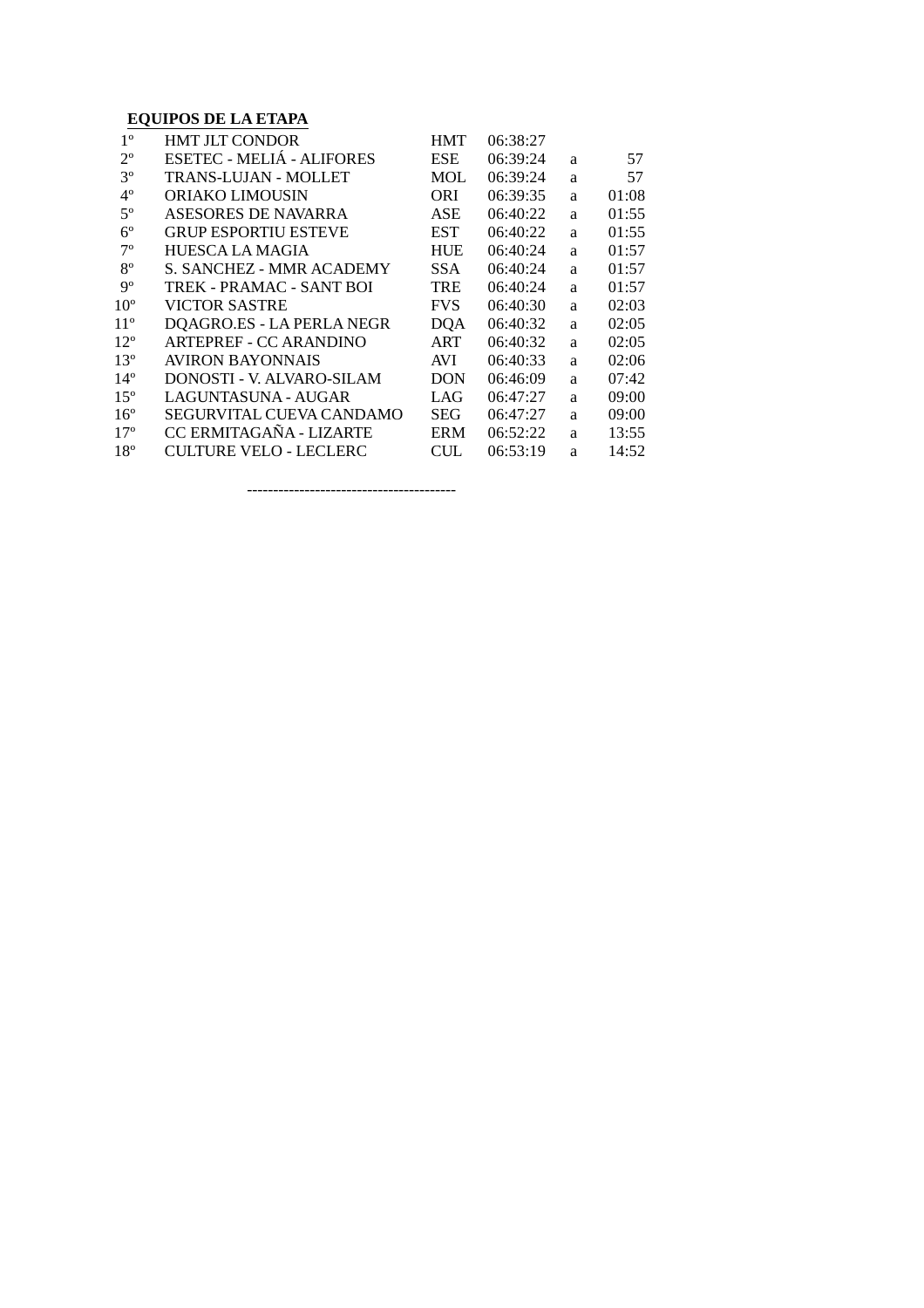# Organiza.: C.C. ERMITAGAÑA GENERAL INDIVIDUAL DESPUES DE LA ETAPA 1<sup>ª</sup> Fecha..: 03/08/16<br>
Km.: 88,4 Media..: 40,329-K/h<br>
Pag.Gral..: 1

Km.: 88,4 Media..: 40,329-K/h

|    | Pto.                         |                 | Dor. Nac-Codigo Uci Nombre |                                  | Cat | Equipo                                                    |        | hh:mm:ss       | Ptos           |
|----|------------------------------|-----------------|----------------------------|----------------------------------|-----|-----------------------------------------------------------|--------|----------------|----------------|
|    | $1^{\circ}$                  | 18              | GBR19980823                | WILLIAMSON, Max                  |     | <b>HMT JLT CONDOR</b>                                     |        | 02:11:31       | 1              |
|    | $2^{\circ}$                  | 122             | ESP19980418                | GARIKANO, Luis Mari              |     | ORIAKO LIMOUSIN                                           | a      | 57             | $\sqrt{2}$     |
|    | $3^{\circ}$                  | 80              | ESP19980317                | GIL, Sergio                      |     | <b>COVES DE SANT JOSEP</b>                                | a      | 57             | 3              |
|    | $4^{\circ}$                  | 45              | ROM19990818                | VULCAN, Denis M.                 | JU1 | ESETEC - MELIÁ - ALIFOREST                                | a      | 57             | $\overline{4}$ |
|    | $5^{\circ}$                  | 86              | ESP19980213                | GIJON, David                     |     | TRANS-LUJAN - MOLLET                                      | a      | 57             | 5              |
| n  | $6^{\circ}$                  | 112             | ESP19980429                | ARAIZ, Sergio Nesto              |     | <b>COMBUSTIBLES GALDEANO</b>                              | a      | 57             | $\overline{7}$ |
|    | $7^{\circ}$                  | 147             | ESP19991125                | AZPARREN, Xabier Mikel JU1       |     | DONOSTI - V. ALVARO-SILAM                                 | a      | 01:17          | $6+$           |
|    | $8^{\circ}$                  | 116             | ESP19980302                | <b>GRAVALOS, Arturo</b>          |     | ASESORES DE NAVARRA                                       | a      | 01:55          | $\,8\,$        |
|    | $9^{\circ}$                  | 35              | ESP19990628                | CURTO, Edgar                     | JU1 | <b>GRUP ESPORTIU ESTEVE</b>                               | a      | 01:55          | 9              |
|    | $10^{\circ}$                 | 186             | ESP19980410                | CASTEL, German                   |     | ECOTISA GOERNA MAPEI                                      | a      | 01:57          | 10             |
| n  | $11^{\circ}$                 | 117             | ESP19990421                | OTAOLA, Joseba                   | JU1 | ASESORES DE NAVARRA                                       | a      | 01:57          | 11             |
|    | $12^{\circ}$                 | 187             | ARG19990910                | BAZAN, Oscar                     | JU1 | ECOTISA GOERNA MAPEI                                      | a      | 01:57          | 12             |
|    | $13^{\circ}$                 | 193             | ESP19981113                | VELAZQUEZ, Pablo                 |     | <b>VICTOR SASTRE</b>                                      | a      | 01:57          | 13             |
|    | $14^{\circ}$                 | 48              | ESP19981016                | MONTESINOS, Joan                 |     | ESETEC - MELIÁ - ALIFOREST                                | a      | 01:57          | 14             |
|    | $15^{\circ}$                 | 16              | GBR19990424                | MEW JENSEN, Georg                | JU1 | <b>HMT JLT CONDOR</b>                                     | a      | 01:57          | 15             |
|    | $16^{\circ}$                 | 71              | FRA19980502                | FOULON, Dorian                   |     | <b>AVIRON BAYONNAIS</b>                                   | a      | 01:57          | 16             |
|    | $17^{\circ}$                 | 23              | SUI19990114                | ALBASINI, James                  | JU1 | DQAGRO.ES - LA PERLA NEGRA                                | a      | 01:57          | 17             |
|    | $18^{\circ}$                 | $\mathfrak{2}$  | ESP19980814                | LOPEZ, Jordi                     |     | <b>HUESCA LA MAGIA</b>                                    | a      | 01:57          | 18             |
| np | 19 <sup>°</sup>              | 134             | ESP19981031                | ARBIZU, Gorka                    |     | CC ERMITAGAÑA - LIZARTE                                   | a      | 01:57          | 19             |
|    | $20^{\circ}$                 | 36              | ESP19991031                | GARCIA, Guillem                  | JU1 | <b>GRUP ESPORTIU ESTEVE</b>                               | a      | 01:57          | 20             |
|    | $21^{\circ}$                 | 87              | ESP19980414                | MELLADO, Daniel                  |     | TRANS-LUJAN - MOLLET                                      | a      | 01:57          | 21             |
|    | $22^{\circ}$                 | 49              | ESP19980325                | MONTORO, Mikel                   |     | ESETEC - MELIÁ - ALIFOREST                                | a      | 01:57          | 22             |
|    | $23^{\circ}$                 | 17              | GBR19980427                | REDFEARN, Elliot                 |     | HMT JLT CONDOR                                            | a      | 01:57          | 23             |
|    | $24^{\circ}$                 | 8               | GBR19990403                | DONOVAN, Mark                    | JU1 | <b>BESTE ALDE - LA TOSTADORA</b>                          | a      | 01:57          | 24             |
|    | $25^{\circ}$                 | 3               | ESP19980929                | JAIME, Alex                      |     | <b>HUESCA LA MAGIA</b>                                    | a      | 01:57          | 25             |
|    | $26^{\circ}$                 | 218             | ESP19991107                | GAZKANO, Oier                    | JU1 | <b>INTERSPORT ARALAR</b>                                  | a      | 01:57          | 26             |
|    | $27^{\circ}$                 | 21              | ESP19980808                | PARDO, Alvaro                    |     | DQAGRO.ES - LA PERLA NEGRA                                | a      | 01:57          | 27             |
|    | $28^{\circ}$                 | 171             | ESP19980320                | ODRIOZOLA, Aitzol                |     | LAGUN ONAK ELKARTEA                                       | a      | 01:57          | 28             |
|    | $29^{\circ}$                 | 6               | ESP19991118                | ROTA, Raul                       | JU1 | HUESCA LA MAGIA                                           | a      | 01:57          | 29             |
|    | $30^{\circ}$                 | 88              | ESP19980408                | RODES, Eduardo                   |     | TRANS-LUJAN - MOLLET                                      | a      | 01:57          | 30             |
|    | $31^{\circ}$                 | 26              | ESP19980917                | MURGIONDO, Xabier                |     | ALOÑA MENDI - ULMA                                        | a      | 01:57          | 31             |
|    | $32^{\circ}$                 | 91              | ESP19991130                | MARTELL, Ivan                    | JU1 | TRANS-LUJAN - MOLLET                                      | a      | 01:57          | 32             |
|    | $33^{\circ}$                 | 74              | ESP19980501                | PEREZ-LANDA, Eduardo             |     | S. SANCHEZ - MMR ACADEMY                                  | a      | 01:57          | 33             |
|    | $34^{\circ}$                 | 46              | ESP19980809                | MARTINEZ, Eduardo                |     | ESETEC - MELIÁ - ALIFOREST                                | a      | 01:57          | 34             |
|    | $35^{\circ}$                 | 149             | ESP19980318                | ETXARRI, Iñigo                   |     | DONOSTI - V. ALVARO-SILAM                                 | a      | 01:57          | 35             |
|    | $36^{\circ}$                 | 40              | ESP19980513                | <b>GUERRA, Marc</b>              |     | TREK - PRAMAC - SANT BOI                                  | a      | 01:57          | 36             |
|    | $37^{\circ}$                 | 153             | ESP19980830                | BOCIGAS, Fernando                |     | <b>ARTEPREF - CC ARANDINO</b>                             | a      | 01:57          | 37             |
|    | $38^{\circ}$                 | 79              | ESP19991127                | SEGOVIA, Yago                    | JU1 | S. SANCHEZ - MMR ACADEMY                                  | a      | 01:57          | 38             |
|    | 39°                          | $\overline{4}$  | ESP19980330                | RUIZ, Alex                       |     | HUESCA LA MAGIA                                           | a      | 01:57          | 39             |
|    | $40^{\circ}$                 | 121             | ESP19980306                | GOMEZ, Josue                     |     | ASESORES DE NAVARRA                                       | a      | 01:57          | 40             |
|    | $41^{\circ}$<br>$42^{\circ}$ | 124             | ESP19990612                | IRIBAR, Unai<br>HERNAIZ, Vicente |     | <b>JU1 ORIAKO LIMOUSIN</b>                                | a      | 01:57          | 41             |
|    | $43^{\circ}$                 | 77              | ESP19981128                | <b>IDRAC</b> , Louis             |     | S. SANCHEZ - MMR ACADEMY<br><b>CULTURE VELO - LECLERC</b> | a      | 01:57          | 42<br>43       |
|    | $44^\circ$                   | 66              | FRA19980926<br>ESP19981218 | FIGUERAS, Marc                   |     | TREK - PRAMAC - SANT BOI                                  | a      | 01:57<br>01:57 | 44             |
|    | $45^{\circ}$                 | 39              | MEX19981127                | LOPEZ, Ronaldo E.                |     | LAGUNTASUNA - AUGAR                                       | a      | 01:57          | 45             |
|    | $46^{\circ}$                 | <b>200</b><br>5 | ESP19990927                | BRIZ, Miguel                     |     | JU1 HUESCA LA MAGIA                                       | a      | 01:57          | 46             |
|    | $47^{\circ}$                 | 181             | ESP19980927                | AMONARRIZ, Ander                 |     | <b>AMPO</b>                                               | a<br>a | 01:57          | 47             |
|    | $48^{\circ}$                 | 104             | ESP20000909                | ETXEBERRIA, Asier                | JU1 | BURUNDA QUESOS ALBENIZ                                    | a      | 01:57          | 48             |
| np | $49^\circ$                   | 152             | ESP19980315                | GOMEZ, Jorge Juan                |     | ARTEPREF - CC ARANDINO                                    | a      | 01:57          | 49             |
|    | $50^{\circ}$                 | 42              | ESP19980605                | ALBERICH DE, Iñaki               |     | TREK - PRAMAC - SANT BOI                                  | a      | 01:57          | 50             |
|    | $51^{\circ}$                 | $\mathbf{1}$    | ESP19980418                | ADRIA, Roger                     |     | HUESCA LA MAGIA                                           | a      | 01:57          | 51             |
|    | $52^{\circ}$                 | 37              | ESP19980616                | MARTORELL, Erik                  |     | <b>GRUP ESPORTIU ESTEVE</b>                               | a      | 01:57          | 52             |
|    |                              |                 |                            |                                  |     |                                                           |        |                |                |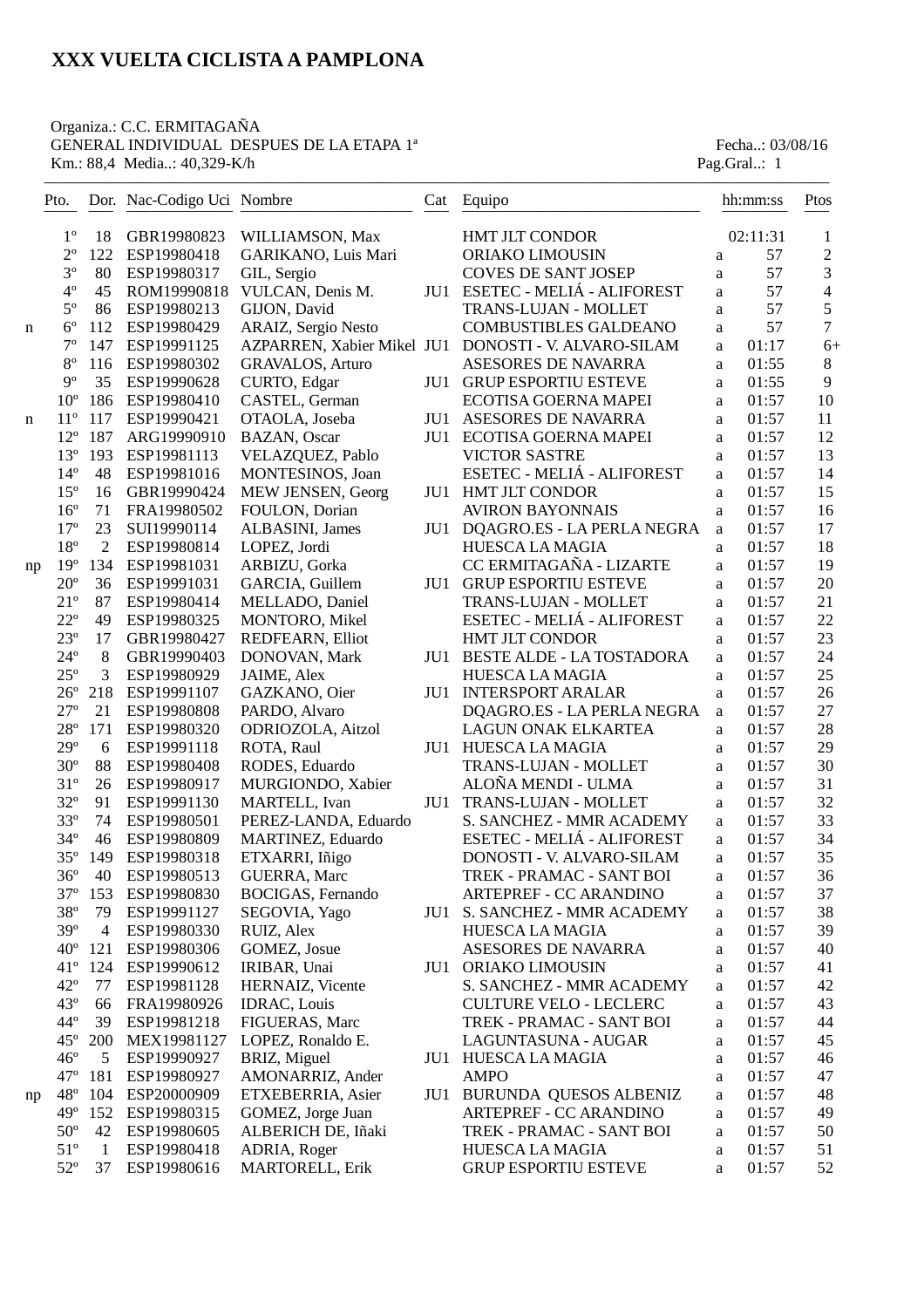Fecha..: 03/08/16

Pag.Gral..: 2

|    | Pto.         |        | Dor. Nac-Codigo Uci Nombre |                          | Cat | Equipo                        |              | hh:mm:ss | Ptos |
|----|--------------|--------|----------------------------|--------------------------|-----|-------------------------------|--------------|----------|------|
|    | 53°          | 194    | ESP19990131                | TEJERO, Jesus            | JU1 | <b>VICTOR SASTRE</b>          | a            | 01:57    | 53   |
|    | $54^{\circ}$ | 59     | ESP19980128                | RODRIGUEZ, Daniel        |     | SEGURVITAL CUEVA CANDAMO      | a            | 01:57    | 54   |
| np | $55^{\circ}$ | 94     | COL19981030                | LOZANO, Juan E.          |     | <b>TAFALLES EL CASERIO</b>    | a            | 01:57    | 55   |
|    | $56^{\circ}$ | 69     | FRA19990324                | DARTAYETTE, Patxi        | JU1 | <b>AVIRON BAYONNAIS</b>       | a            | 01:57    | 56   |
|    | $57^{\circ}$ | 89     | ESP19981220                | MERCADAL, Marçal         |     | TRANS-LUJAN - MOLLET          | a            | 01:57    | 57   |
|    | $58^{\circ}$ | 56     | ESP19980725                | FERNANDEZ, Oriol         |     | SEGURVITAL CUEVA CANDAMO      | $\mathbf{a}$ | 02:03    | 58   |
|    | 59°          | 199    | ESP19980822                | ALTUNA, Aitor            |     | LAGUNTASUNA - AUGAR           | a            | 02:03    | 59   |
|    | $60^\circ$   | 208    | ESP19990228                | ALVAREZ, Imanol          | JU1 | <b>SASOIAN - GAN</b>          | a            | 02:03    | 60   |
|    | $61^{\circ}$ | 44     | ARG19980610                | LUJAN, Eduardo           |     | ESETEC - MELIÁ - ALIFOREST    | a            | 02:03    | 61   |
|    | $62^{\circ}$ | 196    | ESP19990514                | GONZALEZ, Adrian         | JU1 | <b>VICTOR SASTRE</b>          | a            | 02:03    | 62   |
|    | $63^\circ$   | 156    | ESP19981109                | IBAÑEZ, Raul             |     | ARTEPREF - CC ARANDINO        | a            | 02:05    | 63   |
|    | $64^{\circ}$ | 24     | ESP19981030                | GARCIA, Jorge Ignaci     |     | DQAGRO.ES - LA PERLA NEGRA    | $\mathbf{a}$ | 02:05    | 64   |
|    | $65^{\circ}$ | 85     | ESP19980228                | <b>BANYULS</b> , Pep     |     | <b>COVES DE SANT JOSEP</b>    | a            | 02:06    | 65   |
|    | $66^{\circ}$ | 68     | FRA19990323                | ARRANO, Tom              | JU1 | <b>AVIRON BAYONNAIS</b>       | a            | 02:06    | 66   |
|    | $67^\circ$   | 126    | ESP19990110                | AGOTE, Ekain             | JU1 | ORIAKO LIMOUSIN               | a            | 02:08    | 67   |
| np | $68^{\circ}$ | 103    | ESP19990426                | AZCONA, Miguel           | JU1 | <b>BEOLA VILLAVES</b>         | a            | 02:09    | 68   |
|    | $69^\circ$   | 158    | ESP19981110                | <b>TORRENS</b> , Joan    |     | MADIS HEGOTARRAK MENDIZ       | a            | 02:32    | 69   |
|    | $70^{\circ}$ | 197    | ESP19991211                | DIAZ, Ramon              | JU1 | <b>VICTOR SASTRE</b>          | a            | 02:57    | 70   |
|    | $71^{\circ}$ | 15     | GBR19980303                | MOSES, Alfie             |     | <b>HMT JLT CONDOR</b>         | a            | 02:57    | 71   |
| np | $72^{\circ}$ | 136    | ESP19980607                | <b>BARRIONUEVO, Ivan</b> |     | CC ERMITAGAÑA - LIZARTE       | a            | 06:09    | 72   |
|    | $73^{\circ}$ | 53     | ESP19990803                | LOPEZ, Andoni            | JU1 | ARABARRAK                     | a            | 06:12    | 73   |
|    | $74^{\circ}$ | 10     | ESP19980209                | GARCIA, Gontzal          |     | BESTE ALDE - LA TOSTADORA     | a            | 06:12    | 74   |
|    | $75^{\circ}$ | 157    | ESP19990824                | ALVAREZ, Rodrigo         | JU1 | ARTEPREF - CC ARANDINO        | a            | 06:27    | 75   |
|    | $76^{\circ}$ | 33     | ESP19980617                | SURINYACH, Guillem       |     | <b>GRUP ESPORTIU ESTEVE</b>   | a            | 06:33    | 76   |
|    | $77^{\circ}$ | 76     | ESP19980722                | BRUN, Richard            |     | S. SANCHEZ - MMR ACADEMY      | a            | 06:37    | 77   |
|    | $78^{\circ}$ | 195    | ESP19990418                | <b>BLANCO, Carlos</b>    | JU1 | <b>VICTOR SASTRE</b>          | a            | 06:37    | 78   |
|    | 79°          | 192    | ESP19980528                | RODRIGUEZ, Daniel        |     | <b>VICTOR SASTRE</b>          | a            | 06:37    | 79   |
|    | $80^{\circ}$ | 41     | ESP19980429                | <b>BURDOY, Alex</b>      |     | TREK - PRAMAC - SANT BOI      | a            | 06:37    | 80   |
|    | 81°          | 38     | ESP19980812                | HERVAS, Pol              |     | TREK - PRAMAC - SANT BOI      | a            | 06:37    | 81   |
|    | $82^{\circ}$ | 63     | FRA19990608                | CALDESAIGUES, Robin      | JU1 | <b>CULTURE VELO - LECLERC</b> | a            | 07:06    | 82   |
|    | 83°          | 54     | ESP19980731                | MARTINEZ, Aingeru        |     | ARABARRAK                     | a            | 07:26    | 83   |
| n  | 84°          | 118    | ESP19980604                | SANGUESA, Raul           |     | ASESORES DE NAVARRA           | a            | 08:39    | 84   |
| np | $85^{\circ}$ | 132    | ESP19990719                | IBAÑEZ, Jon              | JU1 | ARANGUREN JUVENILES           | a            | 08:39    | 85   |
|    | $86^{\circ}$ | 13     | GBR19980928                | HENNING, Sam             |     | HMT JLT CONDOR                | a            | 08:42    | 86   |
|    | $87^\circ$   | 14     | GBR19990729                | WHITE, Charlie           | JU1 | HMT JLT CONDOR                | a            | 08:42    | 87   |
|    | $88^{\circ}$ | $28\,$ | ESP19981218                | TXINTXURRET, Ekaitz      |     | ALOÑA MENDI - ULMA            | a            | 08:42    | 88   |
|    | $89^\circ$   | 146    | ESP19991019                | ALKORTA, Manex           | JU1 | DONOSTI - V. ALVARO-SILAM     | a            | 08:42    | 89   |
| n  | $90^{\circ}$ | 215    | ESP19990322                | IZCUE, Aitor             | JU1 | CERVECERIA TXIRRINTXA         | a            | 08:54    | 90   |
|    | $91^{\circ}$ | 61     | ESP19990524                | RODRIGUEZ, Fidel         | JU1 | SEGURVITAL CUEVA CANDAMO      | a            | 08:54    | 91   |
|    | $92^{\circ}$ | 20     | ESP19980304                | FERNANDEZ, Jesus         |     | DQAGRO.ES - LA PERLA NEGRA    | $\rm{a}$     | 08:54    | 92   |
|    | $93^\circ$   | 201    | ESP19990204                | ISASA, Imanol            |     | JU1 LAGUNTASUNA - AUGAR       | a            | 08:54    | 93   |
|    | $94^\circ$   | 163    | ESP19990530                | RUIZ, Brayan             | JU1 | MADIS HEGOTARRAK MENDIZ       | a            | 09:43    | 94   |
|    | $95^{\circ}$ | 64     | FRA19990314                | SALLES, Corentin         |     | JU1 CULTURE VELO - LECLERC    | a            | 09:43    | 95   |
| np | $96^{\circ}$ | 135    | ESP19981220                | BERMEJO, Ion             |     | CC ERMITAGAÑA - LIZARTE       | a            | 09:43    | 96   |
|    | $97^\circ$   | 219    | ESP19980706                | MARTINEZ, Eneko          |     | <b>INTERSPORT ARALAR</b>      | a            | 09:43    | 97   |
|    | 98°          | 93     | ESP19990623                | GASTON, Alfonso          | JU1 | <b>TAFALLES EL CASERIO</b>    | a            | 09:43    | 98   |
| n  | $99^\circ$   | 105    | ESP19981101                | <b>UNCILLA, Alex</b>     |     | BURUNDA QUESOS ALBENIZ        | a            | 09:43    | 99   |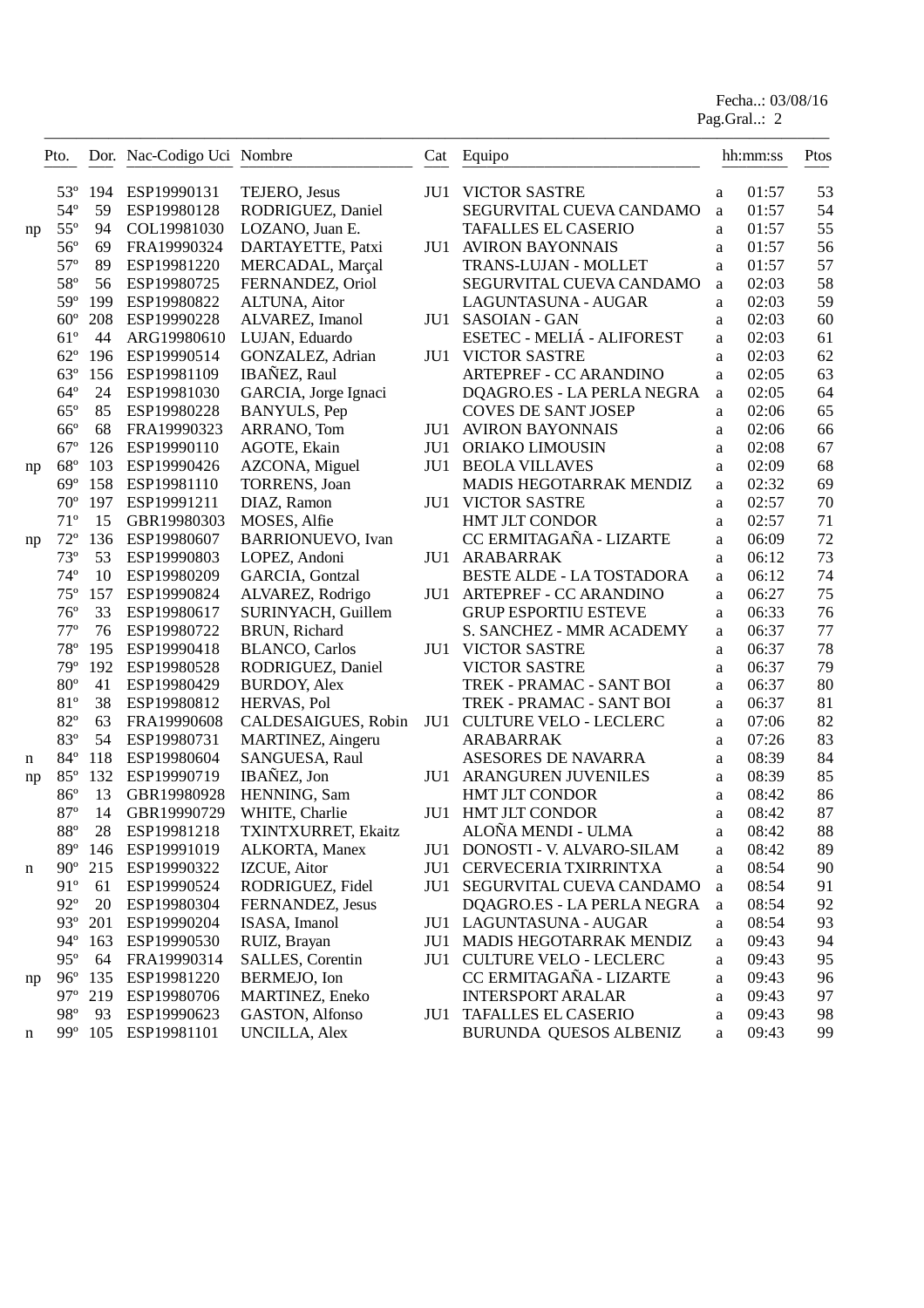#### **GENERAL REGULARIDAD**

| $1^{\circ}$     | 18  | WILLIAMSON, Max                              |            | GBR HMT JLT CONDOR            |    | 25-Pun         |
|-----------------|-----|----------------------------------------------|------------|-------------------------------|----|----------------|
| $2^{\circ}$     | 122 | GARIKANO, Luis Mari                          | <b>ESP</b> | ORIAKO LIMOUSIN               |    | 20-Pun         |
| $3^{\circ}$     | 80  | GIL, Sergio                                  | <b>ESP</b> | <b>COVES DE SANT JOSEP</b>    |    | 16-Pun         |
| $4^{\circ}$     | 45  | VULCAN, Denis M.                             |            | ROM ESETEC - MELIÁ - ALIFORES |    | 14-Pun         |
| $5^{\circ}$     | 86  | GIJON, David                                 | <b>ESP</b> | TRANS-LUJAN - MOLLET          |    | 12-Pun         |
| $6^{\circ}$     | 147 | AZPARREN, Xabier Mikel ESP                   |            | DONOSTI - V. ALVARO-SILAM     |    | $10-Pun$       |
| $7^{\circ}$     | 112 | ARAIZ, Sergio Nesto                          | <b>ESP</b> | COMBUSTIBLES GALDEANO         |    | 9-Pun          |
| $8^{\circ}$     | 116 | <b>GRAVALOS, Arturo</b>                      | <b>ESP</b> | ASESORES DE NAVARRA           |    | 8-Pun          |
| $9^{\circ}$     | 35  | CURTO, Edgar                                 | <b>ESP</b> | <b>GRUP ESPORTIU ESTEVE</b>   |    | 7-Pun          |
| 10 <sup>o</sup> | 186 | CASTEL, German                               | <b>ESP</b> | ECOTISA GOERNA MAPEI          |    | 6-Pun          |
| $11^{\circ}$    | 117 | OTAOLA, Joseba                               | <b>ESP</b> | ASESORES DE NAVARRA           |    | 5-Pun          |
| $12^{\circ}$    | 187 | <b>BAZAN</b> , Oscar                         | ARG        | ECOTISA GOERNA MAPEI          |    | 4-Pun          |
| $13^{\circ}$    | 193 | VELAZQUEZ, Pablo                             | <b>ESP</b> | <b>VICTOR SASTRE</b>          |    | 3-Pun          |
| $14^{\circ}$    | 48  | MONTESINOS, Joan                             | <b>ESP</b> | ESETEC - MELIÁ - ALIFORES     |    | $2-Pun$        |
|                 |     |                                              |            |                               |    |                |
| $15^{\circ}$    | 16  | MEW JENSEN, Georg                            |            | GBR HMT JLT CONDOR            |    | 1-Pun          |
|                 |     | <b>GENERAL MONTAÑA</b>                       |            |                               |    |                |
| $1^{\circ}$     | 18  | WILLIAMSON, Max                              |            | <b>GBR HMT JLT CONDOR</b>     |    | 3-Pun          |
| $2^{\circ}$     | 112 | ARAIZ, Sergio Nesto                          | <b>ESP</b> | <b>COMBUSTIBLES GALDEANO</b>  |    | $2-Pun$        |
| $3^{\circ}$     | 45  | VULCAN, Denis M.                             |            | ROM ESETEC - MELIÁ - ALIFORES |    | 1-Pun          |
|                 |     |                                              |            |                               |    |                |
| $1^{\circ}$     | 80  | <b>GENERAL METAS VOLANTES</b><br>GIL, Sergio | <b>ESP</b> | <b>COVES DE SANT JOSEP</b>    |    | 3-Pun          |
| $2^{\circ}$     | 194 | TEJERO, Jesus                                | <b>ESP</b> | <b>VICTOR SASTRE</b>          |    | $2-Pun$        |
| $3^{\circ}$     | 112 | ARAIZ, Sergio Nesto                          | <b>ESP</b> | <b>COMBUSTIBLES GALDEANO</b>  |    | 1-Pun          |
|                 |     |                                              |            |                               |    |                |
|                 |     | <b>GENERAL S. ESPECIALES</b>                 |            |                               |    |                |
| $1^{\circ}$     | 38  | HERVAS, Pol                                  | <b>ESP</b> | TREK - PRAMAC - SANT BOI      |    | $2-Pun$        |
| $2^{\circ}$     | 157 | ALVAREZ, Rodrigo                             | <b>ESP</b> | <b>ARTEPREF - CC ARANDINO</b> |    | 1-Pun          |
|                 |     | <b>GENERAL JUNIOR 1º AÑO</b>                 |            |                               |    |                |
| $1^{\circ}$     | 45  | VULCAN, Denis M.                             |            | ROM ESETEC - MELIÁ - ALIFORES |    | 02:12:28       |
| $2^{\circ}$     | 147 | AZPARREN, Xabier Mikel ESP                   |            | DONOSTI - V. ALVARO-SILAM     | a  | 20             |
| $3^{\circ}$     | 35  | CURTO, Edgar                                 | <b>ESP</b> | <b>GRUP ESPORTIU ESTEVE</b>   | a  | 58             |
| $4^{\circ}$     | 117 | OTAOLA, Joseba                               | <b>ESP</b> | ASESORES DE NAVARRA           | a  | 01:00          |
| $5^{\circ}$     | 187 | BAZAN, Oscar                                 |            | ARG ECOTISA GOERNA MAPEI      | a  | 01:00          |
| $6^{\circ}$     | 16  | MEW JENSEN, Georg                            |            | GBR HMT JLT CONDOR            | a  | 01:00          |
| $7^{\rm o}$     | 23  | ALBASINI, James                              | <b>SUI</b> | DQAGRO.ES - LA PERLA NEGR     | a  | 01:00          |
| $8^{\circ}$     | 36  | GARCIA, Guillem                              | <b>ESP</b> | <b>GRUP ESPORTIU ESTEVE</b>   | a  | 01:00          |
|                 |     |                                              |            |                               |    |                |
|                 |     | <b>GRAL 1º NAVARRO</b>                       |            |                               |    |                |
| $1^{\circ}$     | 112 | ARAIZ, Sergio Nesto                          | <b>ESP</b> | <b>COMBUSTIBLES GALDEANO</b>  |    | 02:12:28       |
| $2^{\circ}$     | 117 | OTAOLA, Joseba                               | <b>ESP</b> | ASESORES DE NAVARRA           | a  | 01:00          |
| $3^{\circ}$     | 134 | ARBIZU, Gorka                                | <b>ESP</b> | CC ERMITAGAÑA - LIZARTE       | a  | 01:00          |
| $4^{\rm o}$     | 104 | ETXEBERRIA, Asier                            | <b>ESP</b> | BURUNDA QUESOS ALBENIZ        | a  | 01:00          |
| $5^{\circ}$     | 94  | LOZANO, Juan E.                              | <b>COL</b> | <b>TAFALLES EL CASERIO</b>    | a  | 01:00          |
| $6^{\circ}$     | 103 | AZCONA, Miguel                               | <b>ESP</b> | <b>BEOLA VILLAVES</b>         | a. | 01:12          |
| $7^{\rm o}$     | 136 | BARRIONUEVO, Ivan                            | <b>ESP</b> | CC ERMITAGAÑA - LIZARTE       | a  | 05:12          |
| $8^{\circ}$     | 118 | SANGUESA, Raul                               | <b>ESP</b> | ASESORES DE NAVARRA           | a  | 07:42          |
|                 |     | <b>GENERAL 1º PAMPLONICA</b>                 |            |                               |    |                |
| $1^{\circ}$     | 134 | ARBIZU, Gorka                                | <b>ESP</b> | CC ERMITAGAÑA - LIZARTE       |    | 02:13:28       |
| $2^{\circ}$     | 104 | ETXEBERRIA, Asier                            | <b>ESP</b> | BURUNDA QUESOS ALBENIZ        | a  | $\overline{0}$ |
| $3^{\circ}$     | 94  | LOZANO, Juan E.                              | <b>COL</b> | <b>TAFALLES EL CASERIO</b>    | a  | $\overline{0}$ |
| $4^{\rm o}$     | 103 | AZCONA, Miguel                               | <b>ESP</b> | <b>BEOLA VILLAVES</b>         | a  | 12             |
| $5^{\circ}$     | 136 | <b>BARRIONUEVO, Ivan</b>                     | <b>ESP</b> | CC ERMITAGAÑA - LIZARTE       | a  | 04:12          |
| $6^{\circ}$     | 132 | IBAÑEZ, Jon                                  | <b>ESP</b> | ARANGUREN JUVENILES           | a  | 06:42          |
| $7^{\circ}$     | 135 | BERMEJO, Ion                                 | <b>ESP</b> | CC ERMITAGAÑA - LIZARTE       | a  | 07:46          |
|                 |     |                                              |            |                               |    |                |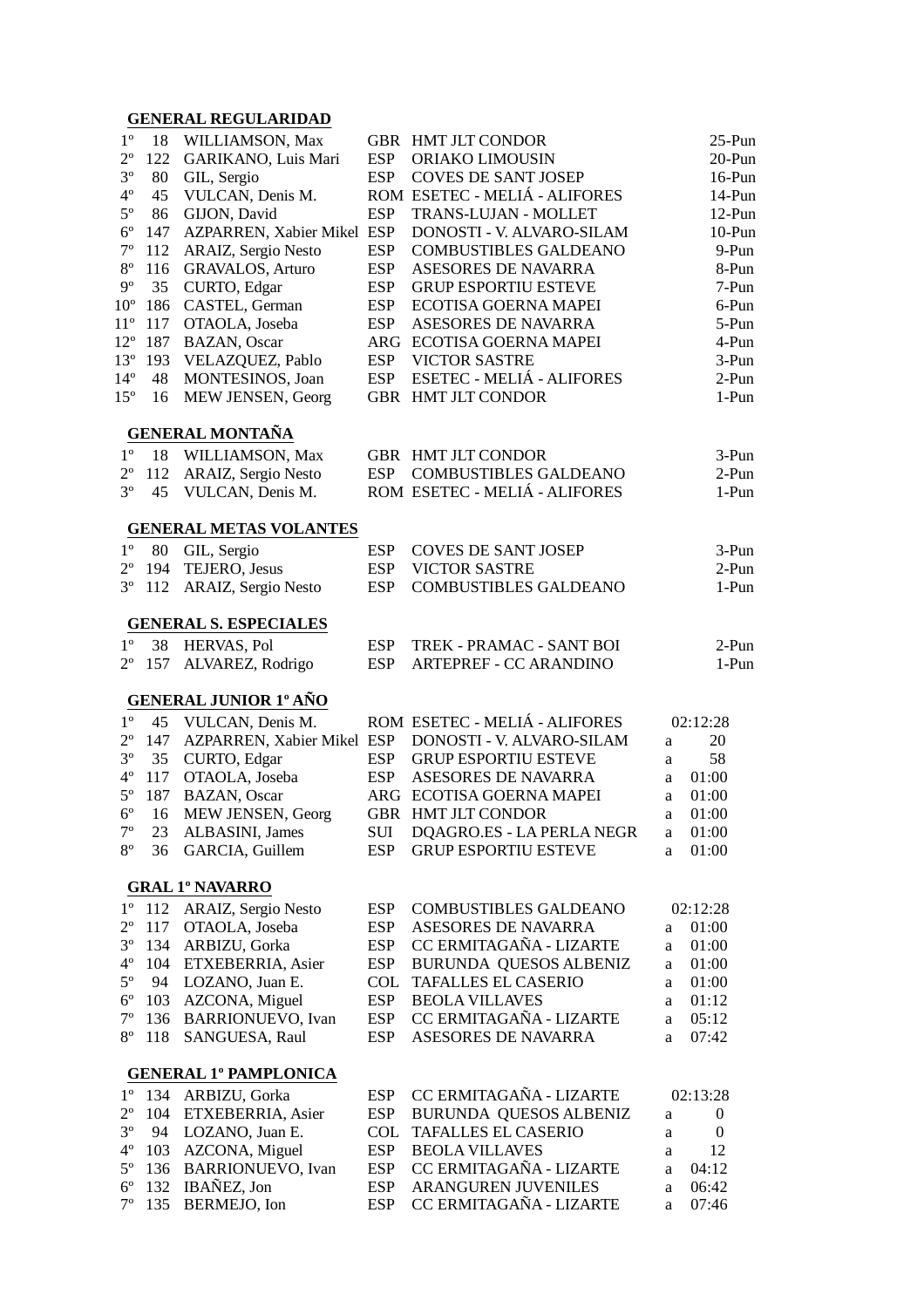### **GENERAL INTERGIRO**

|  | 1° 49 MONTORO, Mikel               | ESP ESETEC - MELIÁ - ALIFORES | 3-Pun |
|--|------------------------------------|-------------------------------|-------|
|  | 2° 156 IBAÑEZ, Raul                | ESP ARTEPREF - CC ARANDINO    | 2-Pun |
|  | 3 <sup>°</sup> 17 REDFEARN, Elliot | GBR HMT JLT CONDOR            | 1-Pun |

#### **GENERAL EQUIPOS**

| $1^{\circ}$     | HMT JLT CONDOR                | <b>HMT</b> | <b>GBR</b> | 006:38:27 |   |       |
|-----------------|-------------------------------|------------|------------|-----------|---|-------|
| $2^{\circ}$     | ESETEC - MELIÁ - ALIFORES     | <b>ESE</b> | <b>ESP</b> | 006:39:24 | a | 57    |
| $3^{\circ}$     | TRANS-LUJAN - MOLLET          | MOL        | <b>ESP</b> | 006:39:24 | a | 57    |
| $4^{\circ}$     | ORIAKO LIMOUSIN               | ORI        | <b>ESP</b> | 006:39:35 | a | 01:08 |
| $5^{\circ}$     | ASESORES DE NAVARRA           | <b>ASE</b> | <b>ESP</b> | 006:40:22 | a | 01:55 |
| $6^{\circ}$     | <b>GRUP ESPORTIU ESTEVE</b>   | <b>EST</b> | <b>ESP</b> | 006:40:22 | a | 01:55 |
| $7^{\circ}$     | HUESCA LA MAGIA               | <b>HUE</b> | <b>ESP</b> | 006:40:24 | a | 01:57 |
| $8^{\circ}$     | S. SANCHEZ - MMR ACADEMY      | SSA.       | <b>ESP</b> | 006:40:24 | a | 01:57 |
| $9^{\circ}$     | TREK - PRAMAC - SANT BOI      | TRE        | <b>ESP</b> | 006:40:24 | a | 01:57 |
| 10 <sup>o</sup> | VICTOR SASTRE                 | <b>FVS</b> | <b>ESP</b> | 006:40:30 | a | 02:03 |
| $11^{\circ}$    | DQAGRO.ES - LA PERLA NEGR     | <b>DQA</b> | <b>ESP</b> | 006:40:32 | a | 02:05 |
| $12^{\circ}$    | ARTEPREF - CC ARANDINO        | ART        | <b>ESP</b> | 006:40:32 | a | 02:05 |
| $13^{\circ}$    | AVIRON BAYONNAIS              | <b>AVI</b> | <b>FRA</b> | 006:40:33 | a | 02:06 |
| $14^{\circ}$    | DONOSTI - V. ALVARO-SILAM     | DON        | <b>ESP</b> | 006:46:09 | a | 07:42 |
| $15^{\circ}$    | LAGUNTASUNA - AUGAR           | LAG        | <b>ESP</b> | 006:47:27 | a | 09:00 |
| $16^{\circ}$    | SEGURVITAL CUEVA CANDAMO      | <b>SEG</b> | <b>ESP</b> | 006:47:27 | a | 09:00 |
| $17^{\circ}$    | CC ERMITAGAÑA - LIZARTE       | <b>ERM</b> | <b>ESP</b> | 006:52:22 | a | 13:55 |
| 18 <sup>o</sup> | <b>CULTURE VELO - LECLERC</b> | <b>CUL</b> | FR A       | 006:53:19 | a | 14:52 |
|                 |                               |            |            |           |   |       |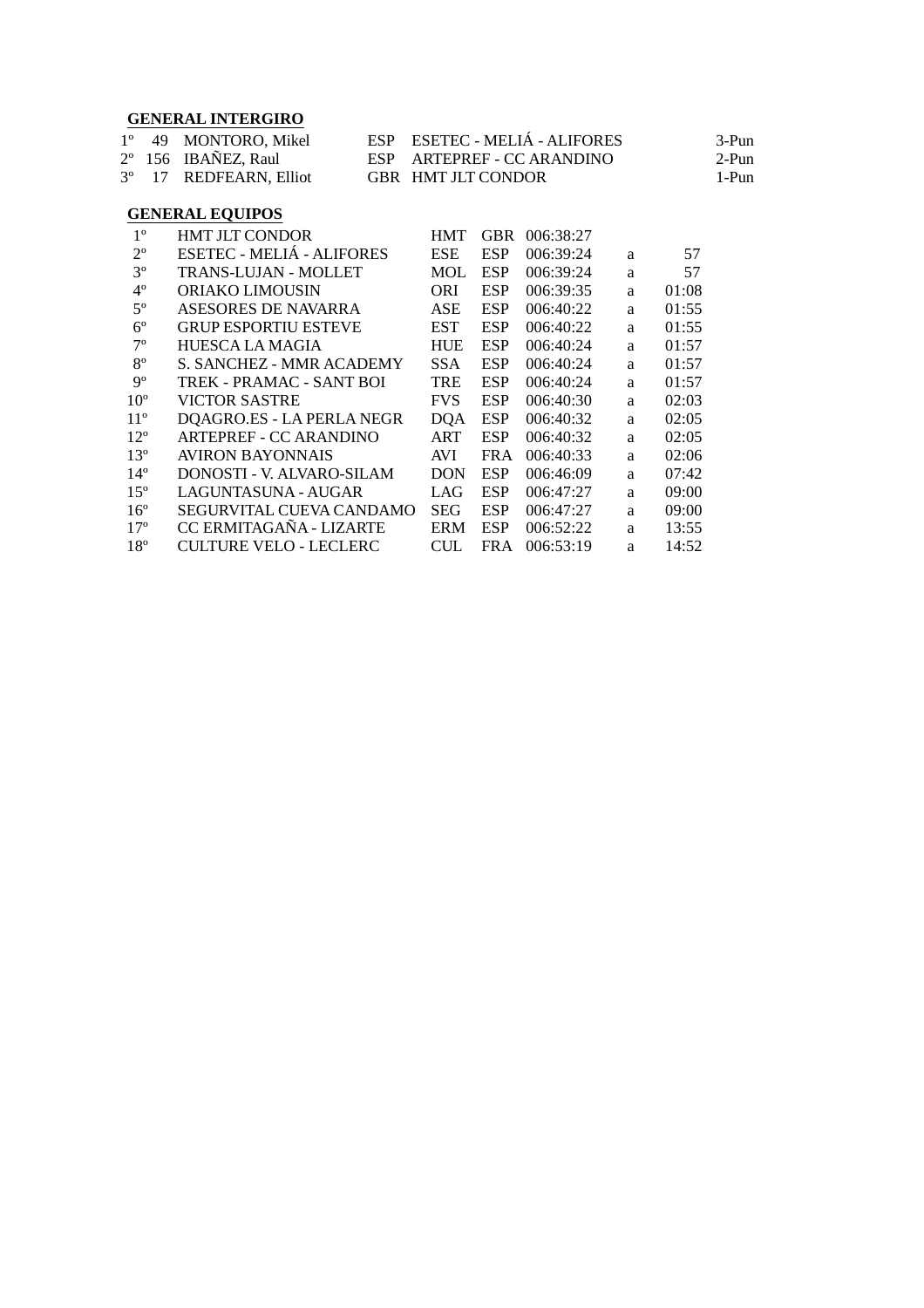#### **ORDEN DE COCHES**

| $1^{\circ}$     | <b>HMT JLT CONDOR</b>            | <b>HMT</b> | <b>GBR</b> |
|-----------------|----------------------------------|------------|------------|
| $2^{\circ}$     | <b>ORIAKO LIMOUSIN</b>           | <b>ORI</b> | <b>ESP</b> |
| $3^{\circ}$     | <b>COVES DE SANT JOSEP</b>       | COV        | <b>ESP</b> |
| $4^{\circ}$     | ESETEC - MELIÁ - ALIFORES        | <b>ESE</b> | <b>ESP</b> |
| $5^{\circ}$     | TRANS-LUJAN - MOLLET             | <b>MOL</b> | <b>ESP</b> |
| $6^{\circ}$     | <b>COMBUSTIBLES GALDEANO</b>     | <b>GAL</b> | <b>ESP</b> |
| $7^{\circ}$     | DONOSTI - V. ALVARO-SILAM        | <b>DON</b> | <b>ESP</b> |
| $8^{\circ}$     | <b>ASESORES DE NAVARRA</b>       | <b>ASE</b> | <b>ESP</b> |
| 9°              | <b>GRUP ESPORTIU ESTEVE</b>      | EST        | <b>ESP</b> |
| $10^{\circ}$    | <b>ECOTISA GOERNA MAPEI</b>      | <b>ECO</b> | <b>ESP</b> |
| $11^{\circ}$    | <b>VICTOR SASTRE</b>             | <b>FVS</b> | <b>ESP</b> |
| $12^{\circ}$    | <b>AVIRON BAYONNAIS</b>          | <b>AVI</b> | <b>FRA</b> |
| $13^{\circ}$    | DQAGRO.ES - LA PERLA NEGR        | <b>DQA</b> | <b>ESP</b> |
| $14^{\circ}$    | <b>HUESCA LA MAGIA</b>           | <b>HUE</b> | <b>ESP</b> |
| $15^{\circ}$    | CC ERMITAGAÑA - LIZARTE          | <b>ERM</b> | <b>ESP</b> |
| $16^{\circ}$    | <b>BESTE ALDE - LA TOSTADORA</b> | <b>BES</b> | <b>ESP</b> |
| 17 <sup>°</sup> | <b>INTERSPORT ARALAR</b>         | <b>IAR</b> | <b>ESP</b> |
| $18^{\circ}$    | <b>LAGUN ONAK ELKARTEA</b>       | <b>ONA</b> | <b>ESP</b> |
| 19 <sup>°</sup> | ALOÑA MENDI - ULMA               | ALO        | <b>ESP</b> |
| $20^{\circ}$    | S. SANCHEZ - MMR ACADEMY         | <b>SSA</b> | <b>ESP</b> |
| $21^{\circ}$    | TREK - PRAMAC - SANT BOI         | <b>TRE</b> | <b>ESP</b> |
| $22^{\circ}$    | <b>ARTEPREF - CC ARANDINO</b>    | <b>ART</b> | <b>ESP</b> |
| $23^{\circ}$    | <b>CULTURE VELO - LECLERC</b>    | <b>CUL</b> | <b>FRA</b> |
| $24^{\circ}$    | LAGUNTASUNA - AUGAR              | LAG        | <b>ESP</b> |
| $25^{\circ}$    | <b>AMPO</b>                      | AMP        | <b>ESP</b> |
| $26^{\circ}$    | <b>BURUNDA QUESOS ALBENIZ</b>    | <b>BUR</b> | <b>ESP</b> |
| $27^{\circ}$    | SEGURVITAL CUEVA CANDAMO         | <b>SEG</b> | <b>ESP</b> |
| $28^{\circ}$    | <b>TAFALLES EL CASERIO</b>       | <b>TAF</b> | <b>ESP</b> |
| $29^\circ$      | <b>SASOIAN - GAN</b>             | SAS.       | <b>ESP</b> |
| $30^{\circ}$    | <b>BEOLA VILLAVES</b>            | <b>BEO</b> | <b>ESP</b> |
| $31^{\circ}$    | MADIS HEGOTARRAK MENDIZ          | <b>MAD</b> | <b>ESP</b> |
| $32^{\circ}$    | <b>ARABARRAK</b>                 | <b>ARA</b> | <b>ESP</b> |
| $33^{\circ}$    | <b>ARANGUREN JUVENILES</b>       | ARJ        | <b>ESP</b> |
| $34^\circ$      | CERVECERIA TXIRRINTXA            | <b>TXI</b> | <b>ESP</b> |

### **PORTADORES DE MAILLOTS**

| Clasificación             | Dor. Equ |         | Nombre              |
|---------------------------|----------|---------|---------------------|
| G.INDIVIDUAL/             |          |         | 18 HMT WILLIAMSO    |
| G.REGULARIDAD             |          | 122 ORI | GARIKANO,           |
| <b>G.METAS VOLANTES</b> / |          |         | 80 COV GIL, Sergio  |
| G.1° NAVARRO/             |          | 112 GAL | ARAIZ, Sergi        |
| G.S. ESPECIALES/          |          |         | 38 TRE HERVAS, Pol  |
| G.JUNIOR 1° AÑO/          |          |         | 45 ESE VULCAN, De   |
| G.INTERGIRO/              |          | 49 ESE  | MONTORO,            |
| G.1º PAMPLONICA/          |          |         | 134 ERM ARBIZU, Got |

| Clasificación           | Dor. Equ |         | Nombre              |
|-------------------------|----------|---------|---------------------|
| G.INDIVIDUAL/           | 18       |         | HMT WILLIAMSON, Max |
| G.REGULARIDAD           |          | 122 ORI | GARIKANO, Luis Mari |
| G.METAS VOLANTES        |          | 80 COV  | GIL, Sergio         |
| G.1º NAVARRO/           |          | 112 GAL | ARAIZ, Sergio Nesto |
| <b>G.S. ESPECIALES/</b> |          | 38 TRE  | <b>HERVAS, Pol</b>  |
| G.JUNIOR 1º AÑO/        |          | 45 ESE  | VULCAN, Denis M.    |
| G.INTERGIRO/            |          | 49 ESE  | MONTORO, Mikel      |
| G.1º PAMPLONICA/        |          | 134 ERM | ARBIZU, Gorka       |
|                         |          |         |                     |